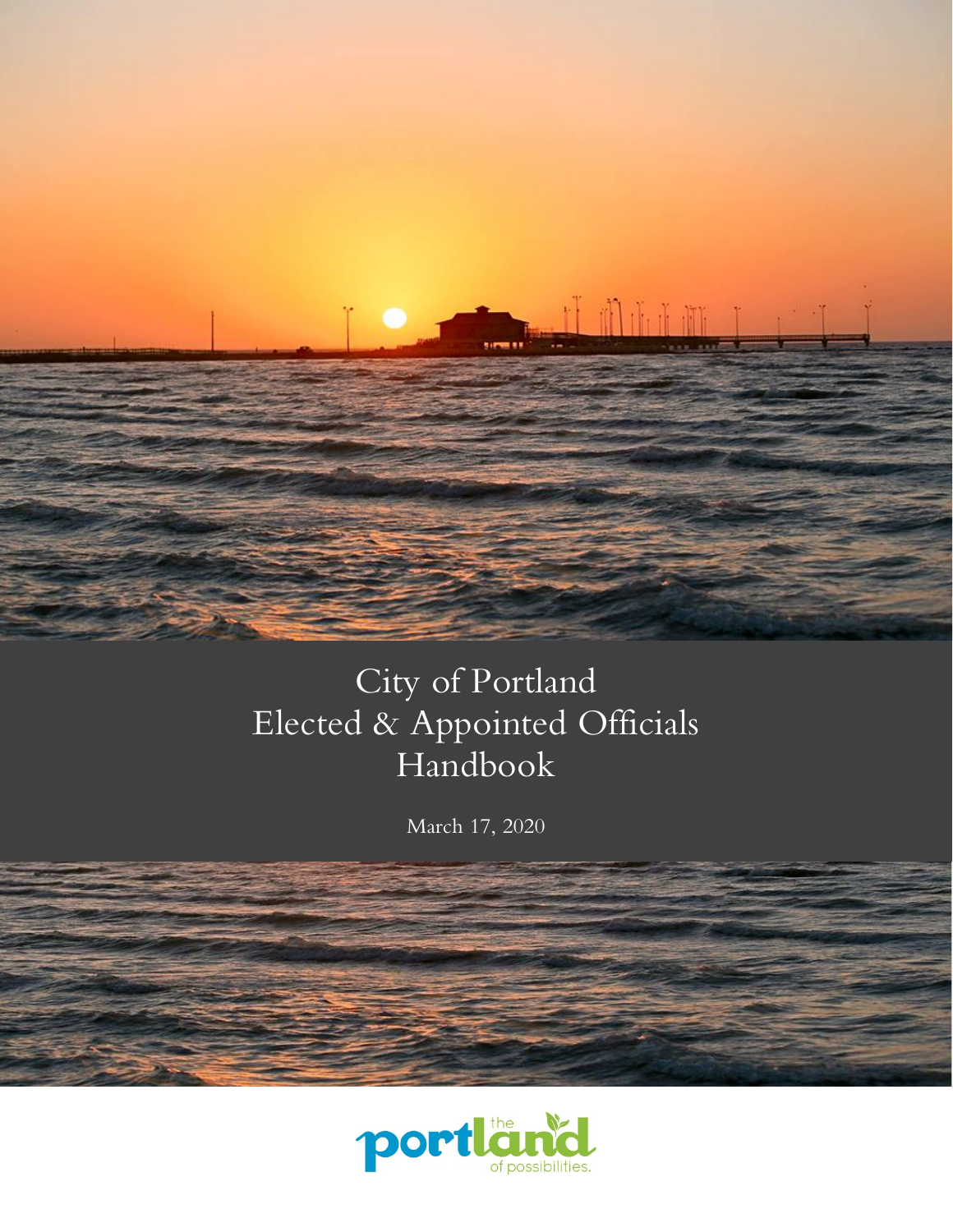# **Contents**

| Appointed Board Members & Commissioners - Frequently Asked Questions  9 |
|-------------------------------------------------------------------------|
|                                                                         |
|                                                                         |
|                                                                         |
|                                                                         |
|                                                                         |
|                                                                         |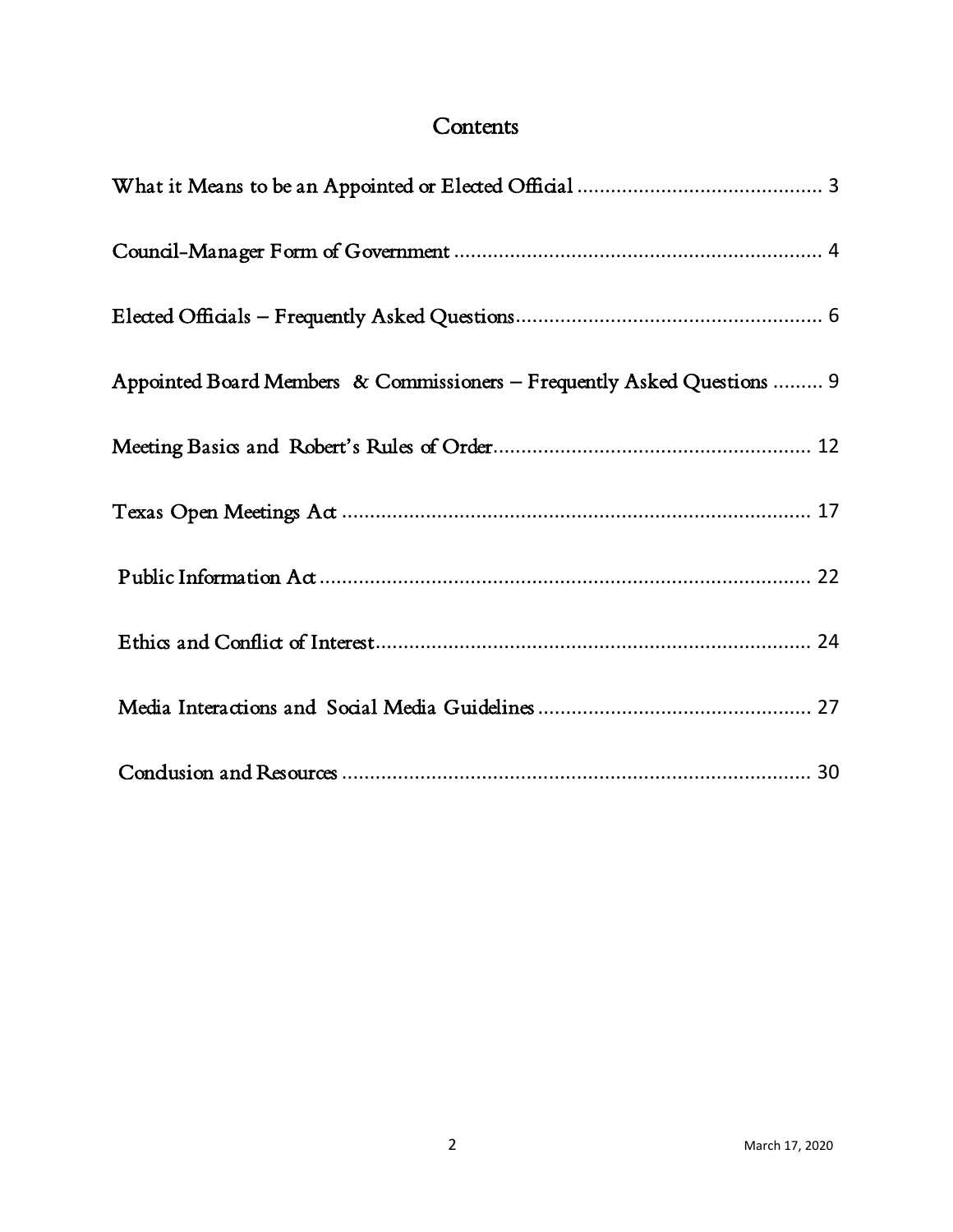

<span id="page-2-0"></span>What it Means to be an Appointed or Elected Official



## The Benefits of Office

The benefits of service on city council or a Community Board or Commission are many and include:

- Making a difference in your community
- Developing and enhancing leadership capabilities
- Having a voice
- Expanding networks
- Learning new skills

The individuals who serve on the City of Portland's city council and Boards and Commissions are among the most respected and appreciated volunteers in the community.

## The Responsibilities of Office

Council members and Board and Commission members perform a variety of tasks and are responsible for staying informed, complying with established policies and regulations and providing high-quality service to the community.

Some of the duties you will be expected to perform as an appointed or elected include:

- Attending meetings regularly.
- Understanding the function of the commission on which you serve.
- Familiarizing yourself and ensuring compliance with regulatory statutes such as the Texas Open Meetings Act and the Public Records Act (covered in this Handbook).
- Acting responsibly and efficiently when using City assets, including personnel, time, property, equipment and funds.
- Maintaining the highest ethical standards.
- Respecting the voice and spirit of your appointed or elected peers and the community you serve.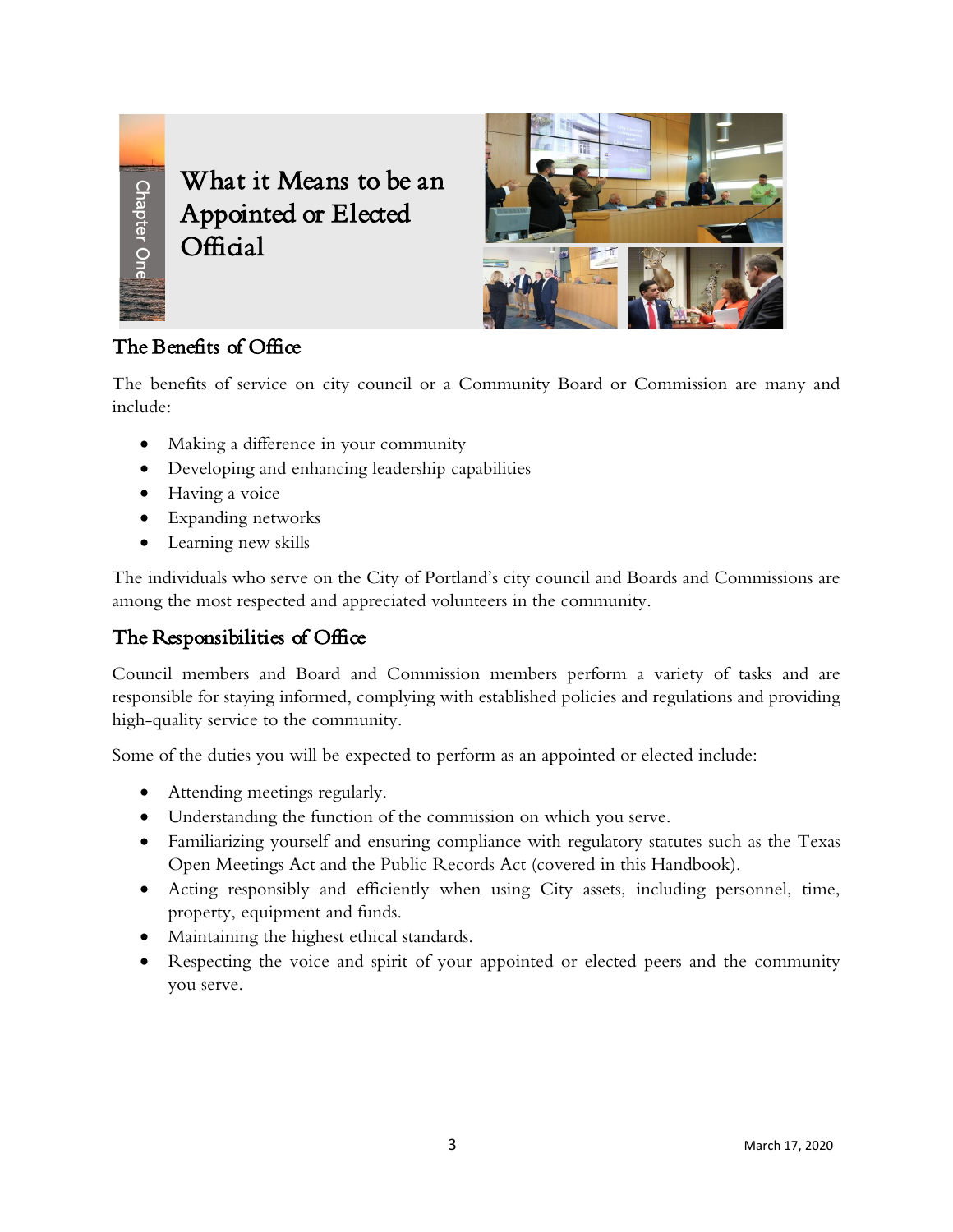

# <span id="page-3-0"></span>Council-Manager Form of Government



# Overview and History

The council-manager form is the most popular structure of government in the United States among municipalities with populations of 2,500 or more. It is one of several ways U.S. municipalities and counties can organize. Under this form, residents elect a governing body— including a chief elected official, such as a mayor or board chairperson—to adopt legislation and set policy. The governing body then hires a manager or administrator with broad executive authority to carry out those policies and oversee the local government's day-to-day operations.

Born out of the U.S. progressive reform movement at the turn of the 20th century, the council manager form was created to combat corruption and unethical activity within local government by promoting nonpolitical management that is effective, transparent, responsive, and accountable. The council-manager form of government recognizes the critical role of elected officials as policymakers, who focus on mapping out a collective vision for the community and establishing the policies that govern it. The form also recognizes the need for a highly qualified individual who is devoted exclusively to the delivery of services to residents. Think about the structure used by many corporations, in which the board of directors hires an experienced CEO who is granted broad, executive authority to run the organization. While these boards establish the company's overall policy direction, the CEO oversees implementation of that policy. **Example 16**<br> **Example 16**<br> **Example 16**<br> **Council-manger Form of Government Theorem and History**<br>
The council-manger form is the most popular structure of government in the<br>
Imministration and structure of the authoritie

## Role of the Mayor

In Portland, as in 69 percent of council-manager communities, the mayor is a voting member of the governing body who is directly elected by the citizens. The mayor is the public face of the community who presides at meetings, assigns agenda items to committees, facilitates communication and understanding between elected and appointed officials, and assists the governing body in setting goals and advocating policy decisions.

## Role of the Council

Under the council-manager form, the council is the legislative body and the community's policy maker. Power is centralized in the council, which approves the budget and adopts local laws and regulations. The elected officials on the council also focus on the community's big-picture goals, such as community growth and sustainability. The council hires a professional city manager based on that person's education, experience, skills, and abilities and NOT on their political allegiances. The council supervises the manager's performance, and if that person is not responsive and effective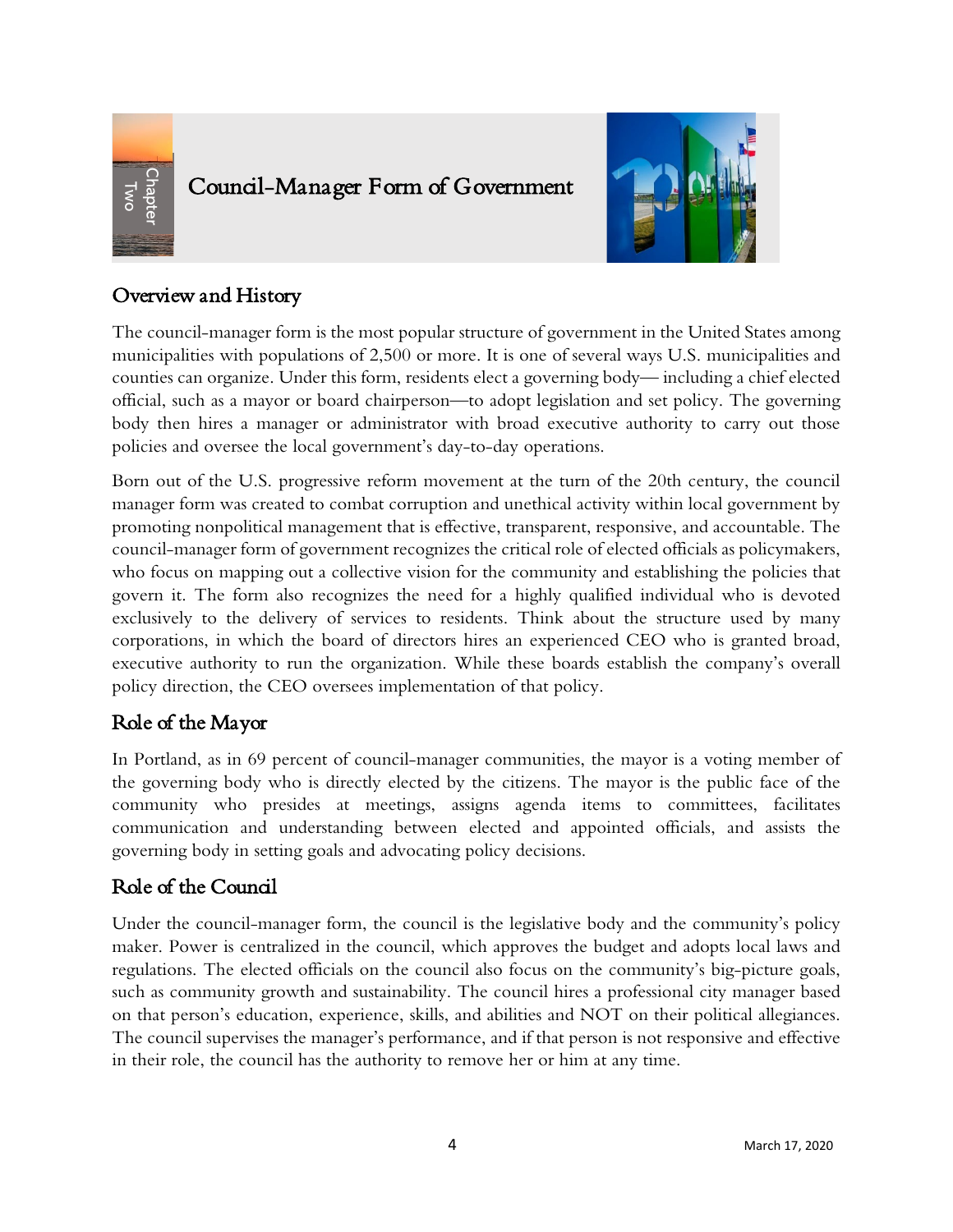## Role of the Manager

Oversight of the day-to-day operations of the local government organization is the responsibility of the city manager, allowing the mayor and council members to devote time to policy making. The city manager is an at-will employee who, subject to any employment agreement, can be removed by a majority of the elected officials. This person:

- Prepares a budget for the governing body's consideration.
- Recruits, hires, supervises, and terminates city staff.

• Serves as the governing body's chief advisor by providing complete and objective information about local operations, discussing options, offering an assessment of the long-term consequences of decisions, and making policy recommendations.

• Carries out the policies established by the governing body.

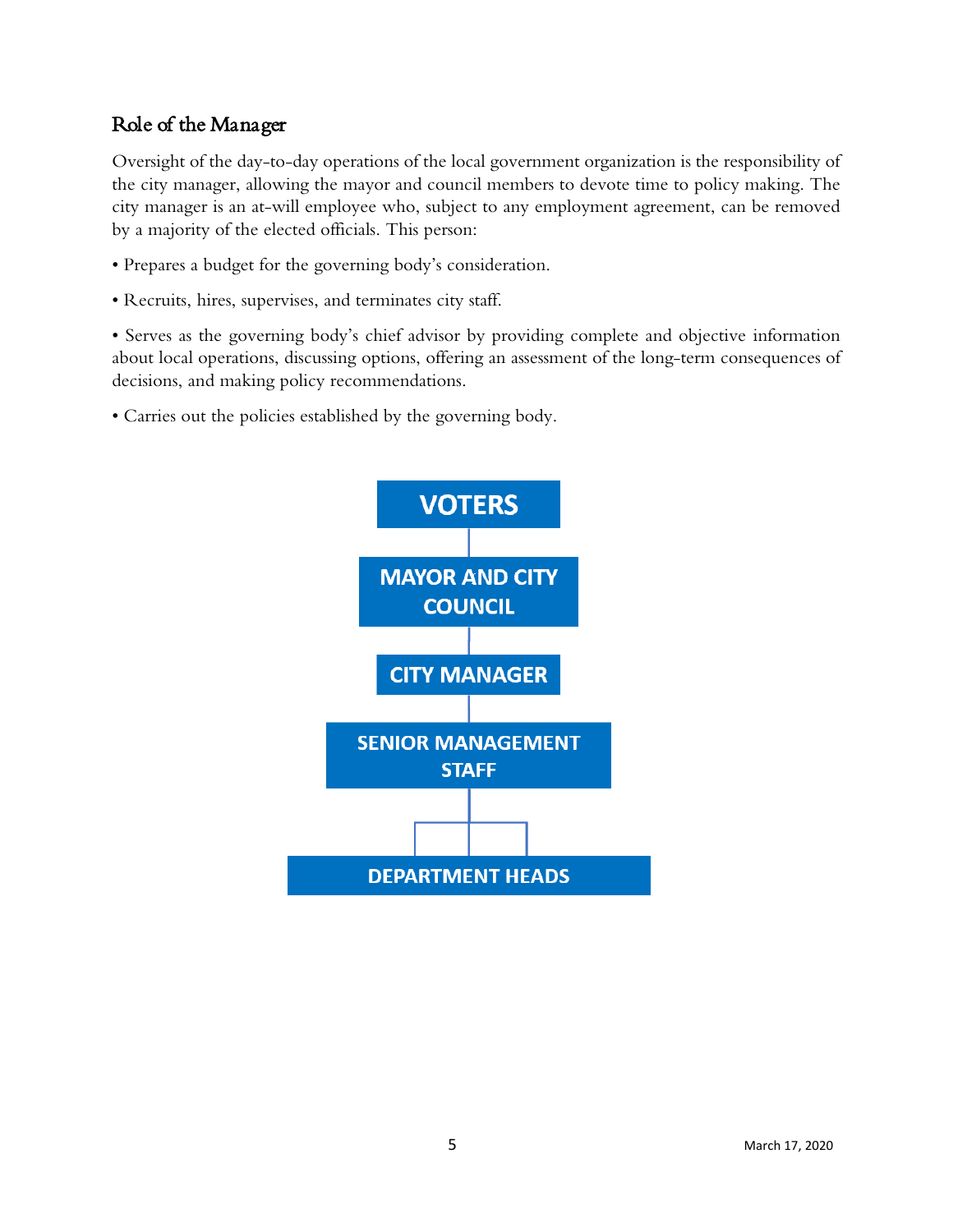<span id="page-5-0"></span>

City Council -Frequently Asked Questions



## General Information

#### Am I eligible to run for City Council?

To run for city council in Portland, you must: be a citizen of the United States; be at least 21 years old on the date of the election; and have lived in the State of Texas for at least 12 consecutive months prior to the filing date for the election, and in Portland for at least 12 months prior to the filing date for the election.

In determining whether a person has complied with the twelve (12) month city residency requirement, residence in an area while the area was not part of Portland shall be treated as residence within Portland if such area was annexed by Portland less than twelve (12) months prior to the council election for which a person seeks to qualify for office.

If any member of the council shall come to not possess any of the above qualifications or be convicted of a felony or cease to reside in the city limits of Portland, the member's office shall immediately become vacant. If any member is absent from three consecutive regular meetings without explanation acceptable to a majority of the other members, the member's office shall be declared vacant at the next regular meeting of the council. (City Charter, Section 2.04)

#### When are Council meetings held?

Per our City Charter (Section 2.14) the City of Portland holds meetings of the council twice per month. The time and place are set by ordinance. Current ordinance states that city council meetings take place on the first and third Tuesdays of each month at 7:00 p.m.

#### Do the Mayor and Councilmembers receive compensation?

Each member of the council receives twenty-five dollars (\$25.00) for each regular or special meeting attended by the member, and the mayor receives fifty dollars (\$50.00) for each regular or special meeting attended. Further, actual expenses may be allowed when on official business. On each September  $30<sup>th</sup>$ , compensation for council members and the mayor shall be adjusted based upon changes to the Consumer Price Index for All Urban Consumers (CPI-U), but not more than five percent (5%) in any one year.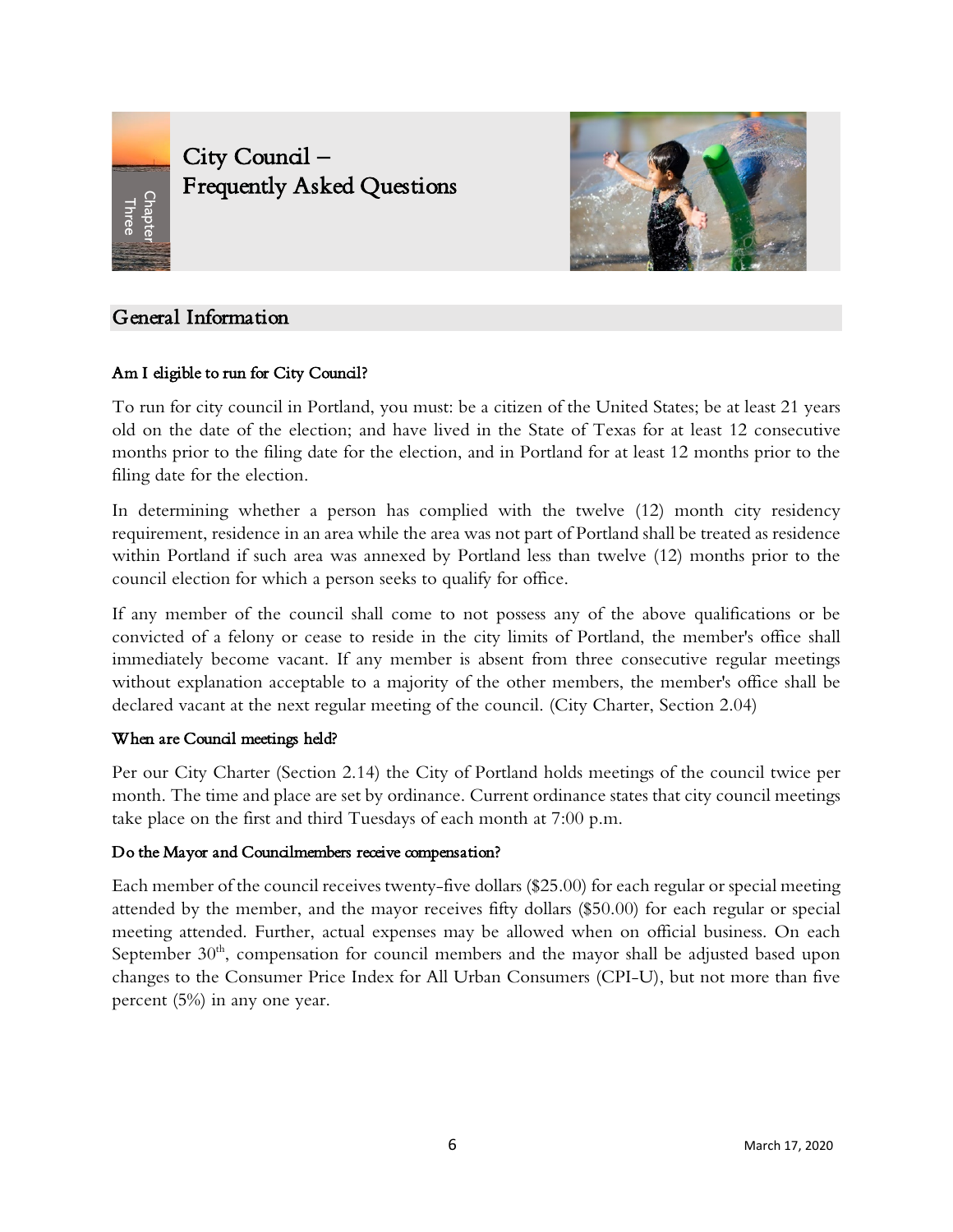## Chain of Command

#### Staff Reporting Relationships

The city manager is the chief administrative officer and is appointed by and reports to the city council. The manager is responsible for all administrative affairs within the City. The city council determines the salary and duties of the manager.

Per Charter, the city attorney is also appointed by the council. Currently, the responsibilities of city attorney are contracted by an outside entity rather than an in-house staff person.

The presiding judge and all associate judges of the municipal court are appointed by the city council. In Texas, municipal judges are appointed by a city's governing body, but they are considered a member of the state judiciary. This arrangement keeps judges free of political influence. Judges serve a two-year term and may not be removed during their term except for incompetence, corruption, misconduct, or malfeasance in office.

The city prosecutor is appointed by the city manager.

The deputy city manager, assistant city manager, and all other city employees are appointed by and are responsible to the city manager. The city manager may delegate the responsibility for selection, separation and day-to-day supervision of employees to department heads.

#### What role does the Mayor and Council have in administrative matters within the City organization?

Except for the purpose of investigations, the city council or its members are expressly prohibited from interference with administrative matters per City Charter (Section 2.11c). According to the Charter, "…the council shall deal with city officers and employees who are subject to the direction and supervision of the manager solely through the manager. Neither the council nor its members shall give orders to any such officer or employee, either publicly or privately."

Any concerns or requests regarding city operations, or personnel, from council members should be addressed directly with the city manager.

## Who is  $Responsible - Council$  or Manager?

#### Who creates the annual city budget?

On or before the 15th day of August each year, the city manager shall submit to the city council a proposed budget and message for the ensuing fiscal year and (City Charter, Section 5.02).

#### What is Council's role in the annual city budget?

The council shall adopt the budget by ordinance on or before the  $30<sup>th</sup>$  day of September (City Charter, Section 5.08). Prior to the budget adoption, the council typically receives multiple presentations from the city manager and staff regarding the contents of the proposed budget.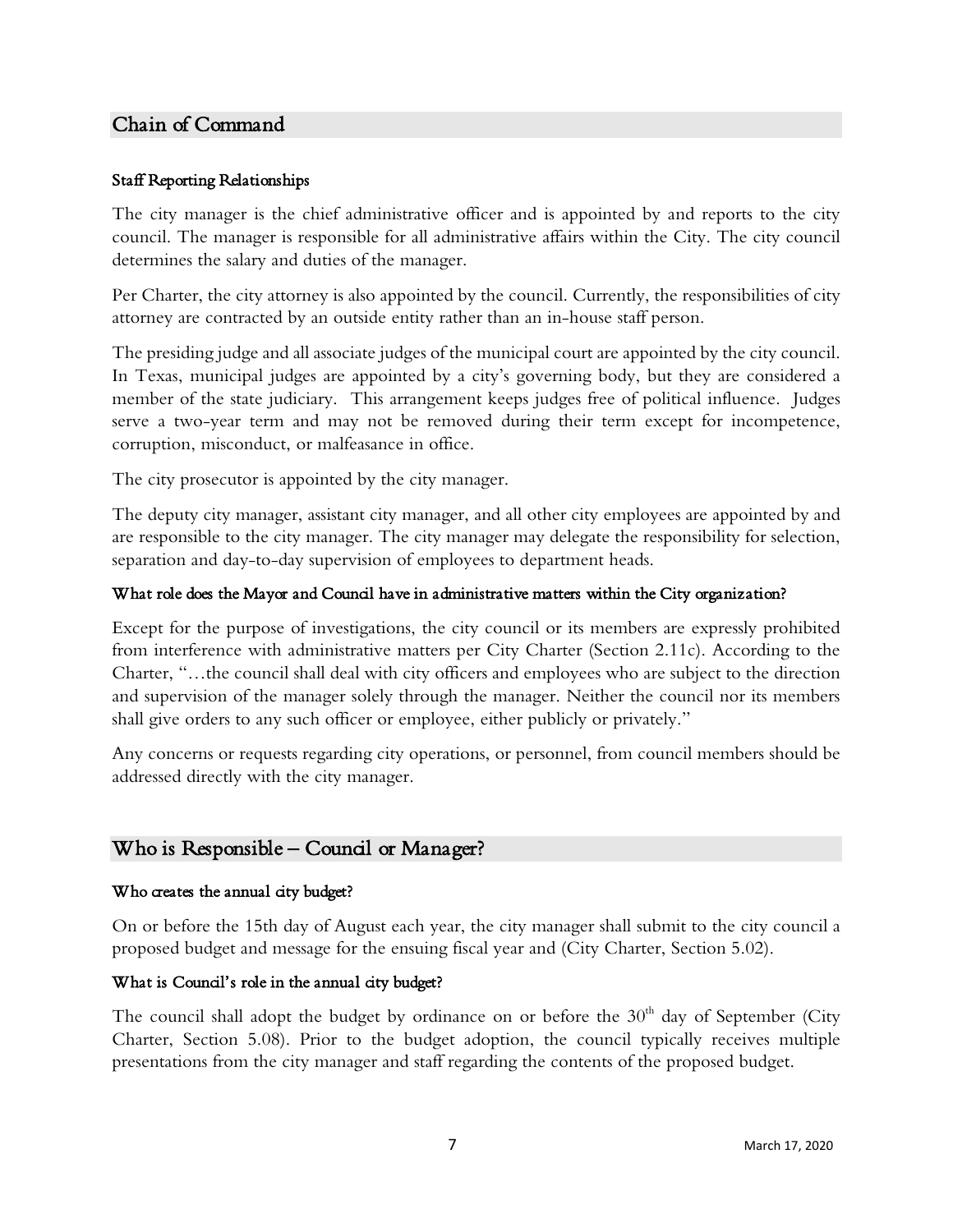At the city manager's discretion, staff will often schedule a special council meeting to discuss annual priorities and receive city council members' direction regarding their budget preferences.

## Who leads Council meetings?

Per Charter, the mayor presides at the meetings of the council and is recognized as the head of the city government for all ceremonial purposes and for receiving service of civil process and by the Texas governor for purposes of military law or other emergencies. The council elects from among its members a mayor pro tempore at the first meeting after the general election, to serve one year or until the mayor's successor has been duly elected and qualified. The mayor pro tempore serves for the mayor in the mayor's absence (City Charter, Section 2.03).

## Who hires or fires department heads?

Per Charter, the city manager appoints and, when he/she deems it necessary, suspends or removes any city employees or appointive administrative officers.

## Who is in charge during an emergency?

The mayor is the head of city government during times of emergency and is recognized as such by the governor for the purposes of military law or other emergencies.in accordance with state law. The powers of the mayor include the authority to declare a state of disaster, but such action may be subject to confirmation by the city council at its next meeting. These duties also include direction and control of actual disaster operations of the Portland Emergency Management Organization as well as the training of emergency management personnel.

In practice, City operations during an emergency are typically delegated to the City's emergency management coordinator who implements the City's Emergency Management Plan. Under the plan, specific duties and responsibilities are assigned to various department heads.

For more information, please see our City Charter, Section 5-1, Emergency management director.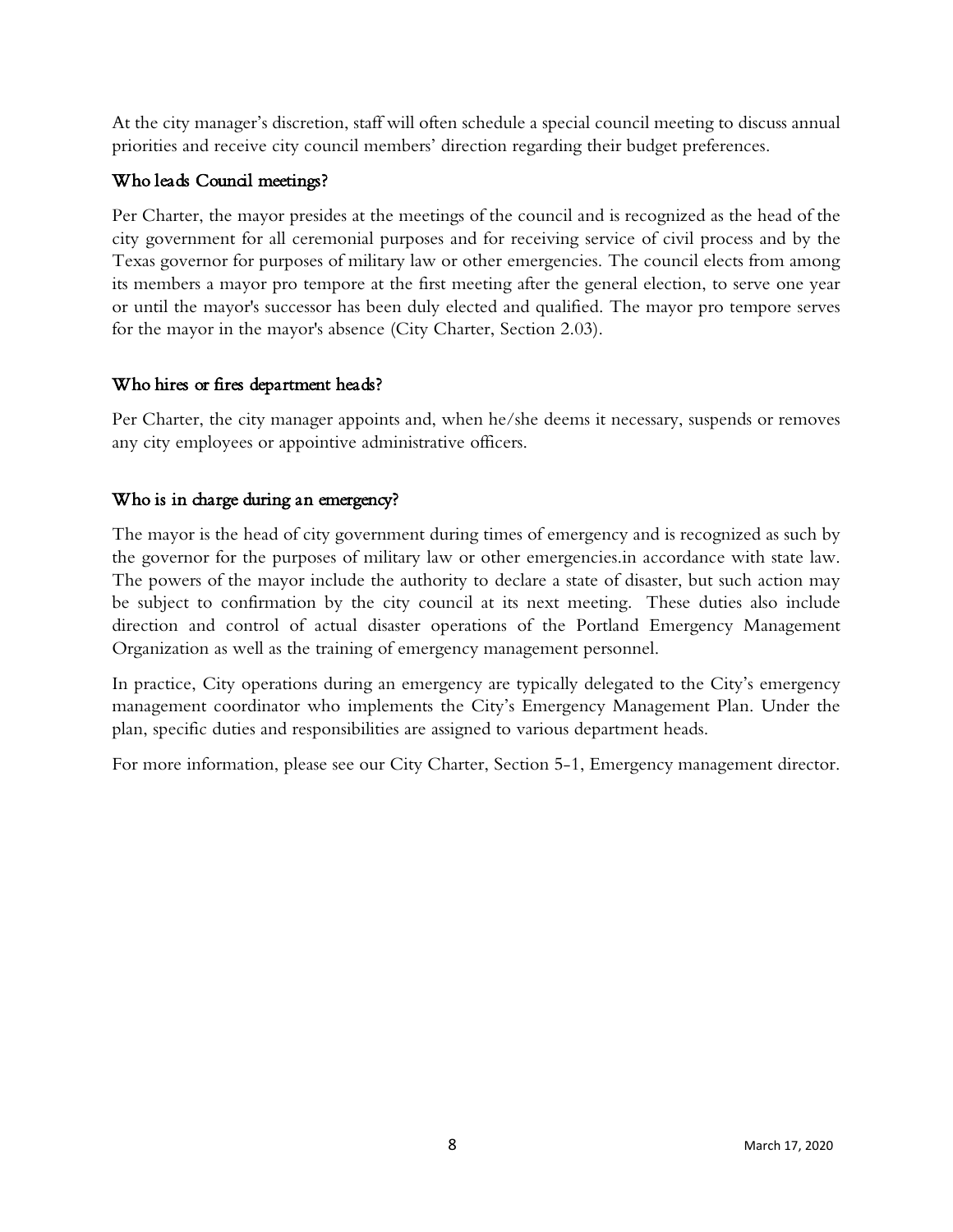<span id="page-8-0"></span>Appointed Board Members & Commissioners –

# Frequently Asked Questions

## General Information

## *What is the purpose of a Board or Commission and how does it integrate with City Council decisions?*

Boards and Commissions are established with the goal of providing the city council with a technical review of information prior to a city council decision. Board members and commissioners are expected to be knowledgeable of the rules, regulations and City objectives that bear on the matters brought before them. Boards and commissions provide a first review and recommendation, from a technical standpoint, of cases which will likely go before the city council.

The city council reviews cases, including the technical recommendation from the board or commission, and any staff recommendations. The city council also weighs the overarching goals of the City, budgetary impacts, and/or political considerations when making final decisions.

The reasoning behind a board or commission's recommendation is a critical part of the body of information the city council must ultimately consider when approving or disapproving an application or request. Board and commission members are encouraged to explain their rationale for voting for or against a request or application so that those facts can be properly considered by the city council. Board and commission members should explain the rationale for their vote prior to tendering a vote on an issue, but most critically when voting against a request or application.

Ultimately, the city council may not agree with a recommendation of a board or commission, or, apply other facts and considerations to an issue that are outside the scope of the board or commission's deliberations. In such cases, the city council may set aside or reverse a board or commission's finding.

## Am I eligible to be appointed to a Board or a Commission?

Regular board, commission and committee members must be at least 21 years of age, have resided within the City of Portland for at least 12 months, be registered to vote, not be in financial arrears to the city and be able to attend at least one regular evening meeting a month.

## Do board members or commissioners receive compensation?

Board members and commissioners serve on a volunteer basis and do not receive compensation.

## What boards and commissions exist in the City of Portland?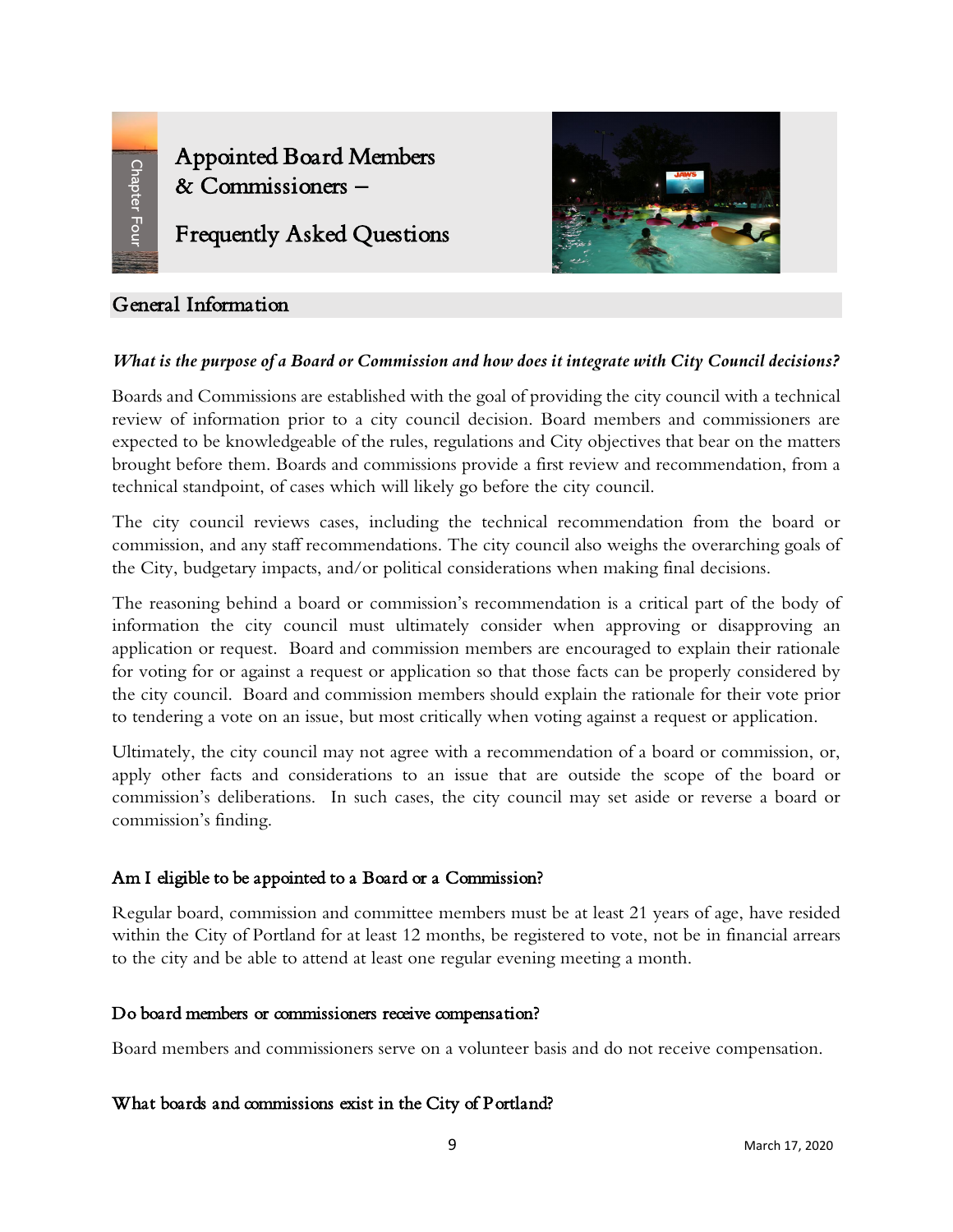Planning and Zoning Commission  $(P&Z)$  – The city council appoints seven (7) qualified voters of the city to function as the planning and zoning commission. The P&Z advises and assists the council in the following ways:

- Master plan The commission provides oversight of the City's master plan for the physical development of the city.
- The commission assists City staff and makes recommendations as to capital improvements
- Platting of property If a landowner desires to divide the same in two or more parts for the purpose of laying out any subdivision or addition to the city, the City may regulate the manner in which this is done.
- Cost of development No expenditure of public funds shall be authorized for the development of privately-owned property situated within or beyond the city limits except for extensions of utilities or services to such areas. The planning and zoning commission adopts rules and regulations to provide for the development of proposed additions to the city, so they coincide with existing utilities, streets, grades and drainage.
- Zoning The City has the power to divide the community into zones or districts for the purpose of regulating and controlling the height, size, bulk and use of buildings and property within such zones or districts.
- Minimum standards Minimum standards for the construction and use of housing accommodations and other structures.

Planning and Zoning Commission regular meetings are held every second Tuesday of the month. Special meetings may be called by the chairperson.

## Board of Adjustment

The city council appoints five (5) qualified voters to function as the board of adjustment. In addition to the above number, they [the council] appoint two (2) additional members to serve in the absence of any absent member of the board. The board of adjustment hears appeals of interested citizens and in appropriate cases and subject to appropriate principles, standards, rules and conditions and safeguards can make special exceptions to the terms of zoning regulations. The board may authorize variances from the strict application of the regulations if lawful under the laws of the State of Texas. Board of adjustment meetings and construction board of adjustment and appeals meetings are held on an as-needed basis.

## Construction Board of Adjustment and Appeals

The construction board of adjustments and appeals hears appeals of decisions and interpretations of the building official and considers variances to the construction codes. This Board also serves as a building standards board which hears cases concerning unsafe or dangerous buildings or service systems. The city council appoints nine members to make up the board, two of which serve as alternates. The construction board of adjustment meets when called upon.

## The Veterans Memorial Commission

The veterans memorial commission was created to oversee and make recommendations regarding the use and operation of the Portland Veterans Memorial. The commission consists of six members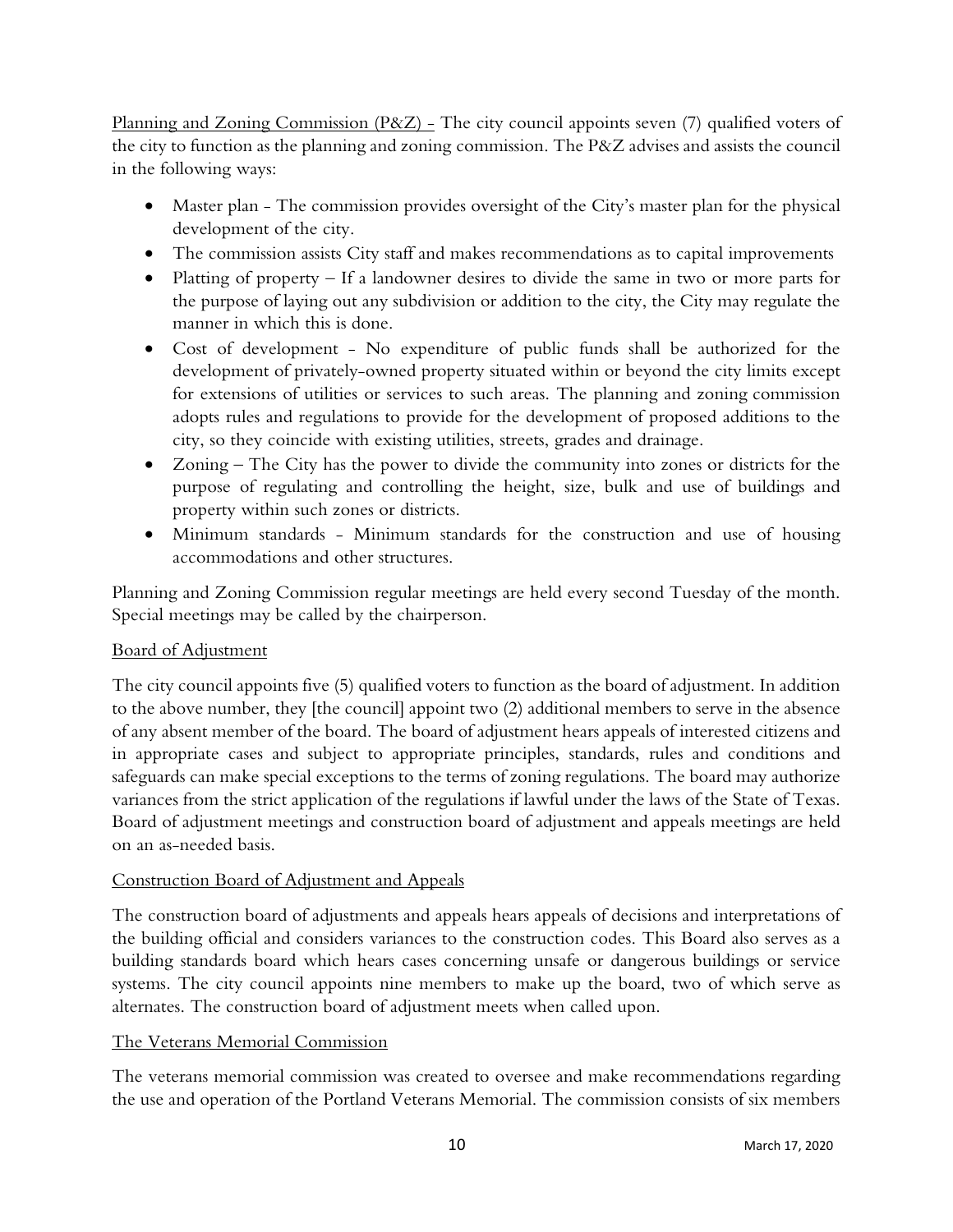appointed by the city council for two-year terms. The commission meets at the call of the chairperson.

## Chain of Command & Staff Relationships

#### To whom do board members and commissioners report?

Board members and commissioners are appointed by, and are responsible to, the city council. During the course of a meeting of the body, members should defer to the chairperson for any issues related to business before the body.

## What role do board members and commissioners have in administrative matters within the City organization?

Board members and commissioners should communicate solely through the city manager, or a designated staff liaison, to ask questions or share any concerns regarding city operations or personnel. Board members and commissioners have no authority to give orders to any city officer or employee, either publicly or privately.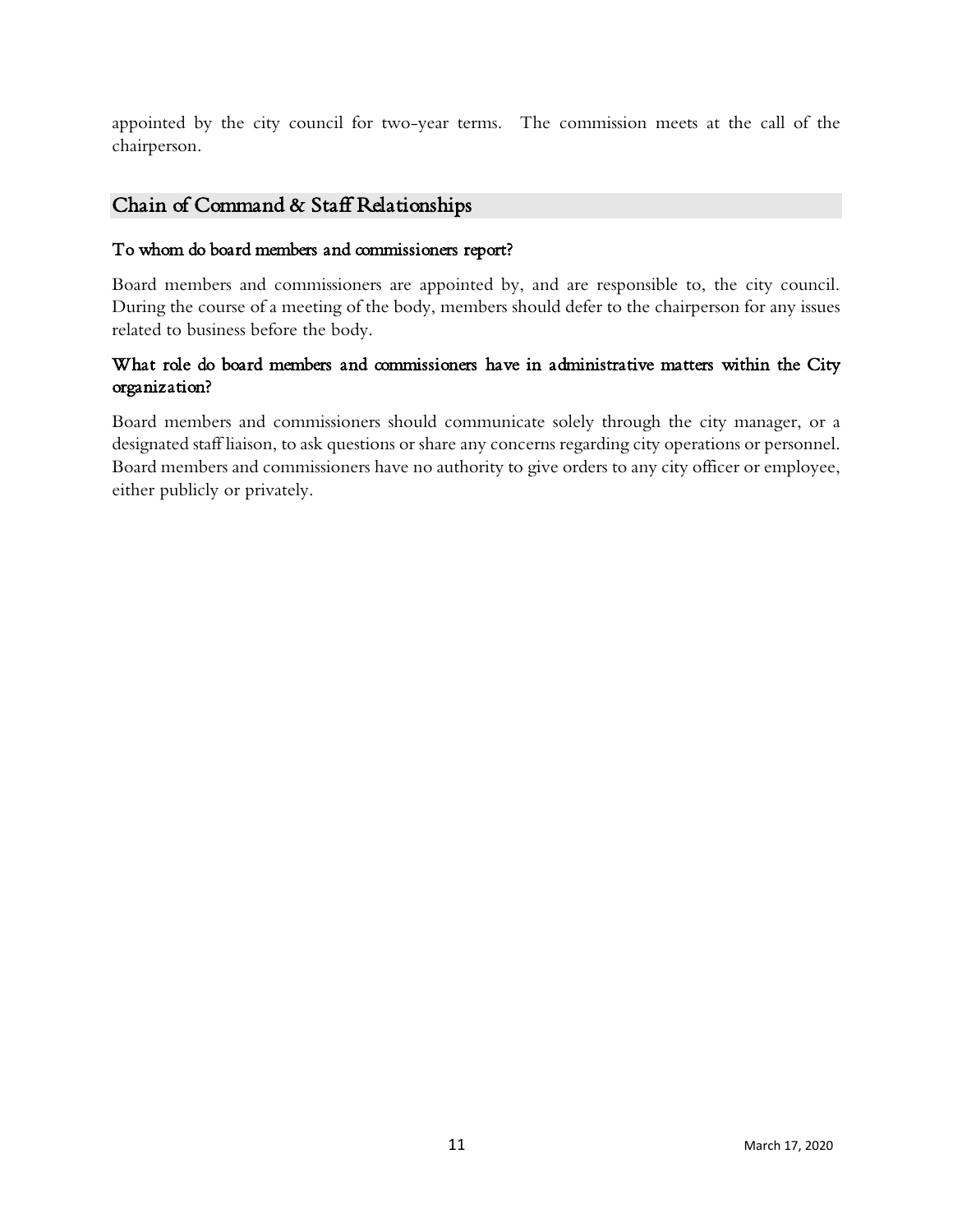# <span id="page-11-0"></span>Meeting Basics and Robert's Rules of Order



## General Information

## What is a Quorum?

A quorum is the minimum number of members needed to officially conduct business. The quorum may be set by state law, the City Charter, the board's by-laws, or Robert's Rules of Order. Generally, a quorum is a majority of the members of a board or committee unless a different quorum is fixed by by-laws or by rule of the parent body. Approval of an action, except as otherwise provided by law, rule or regulation, requires a majority vote of persons legally entitled to vote, excluding abstentions, at a meeting at which a quorum is present.

## *General Purpose of Rules of Order*

For meetings of the City's boards and governing bodies to function properly and in a fair and orderly manner, certain rules and procedures must be followed. Rules of Procedure (Rules of Order) refer to written rules of parliamentary procedure formally adopted by an organization that relate to the orderly transaction of business in meetings and to the duties of officers.

#### *Public Participation*

All council, boards and commissions meetings include opportunities for public comment on agenda items and public hearings. Members of the public may sign up to speak on regular agenda items by signing up with the recording secretary. Members of the public are also able to speak on items posted as a public hearing. At the discretion of the mayor or chairperson, speakers generally have four minutes to address the board regarding the specific item. In all public meetings the overriding goal of the City is to encourage participation and free expression by members of the public.

## Role of Chairperson

- As group leader, the chair influences group direction and options for setting goals.
- The chair provides a supportive environment for process, content, and group members.
- The chair coordinates activities of subcommittees.
- The chair sets the tone and pace for the group.
- If there is no appointed facilitator, the chair serves as facilitator and while in that role, remains neutral on content and focuses on process.
- The chair leads meetings by introducing items on the agenda, moving agenda items through the voting process, and ensuring that Robert's Rules of Order are followed.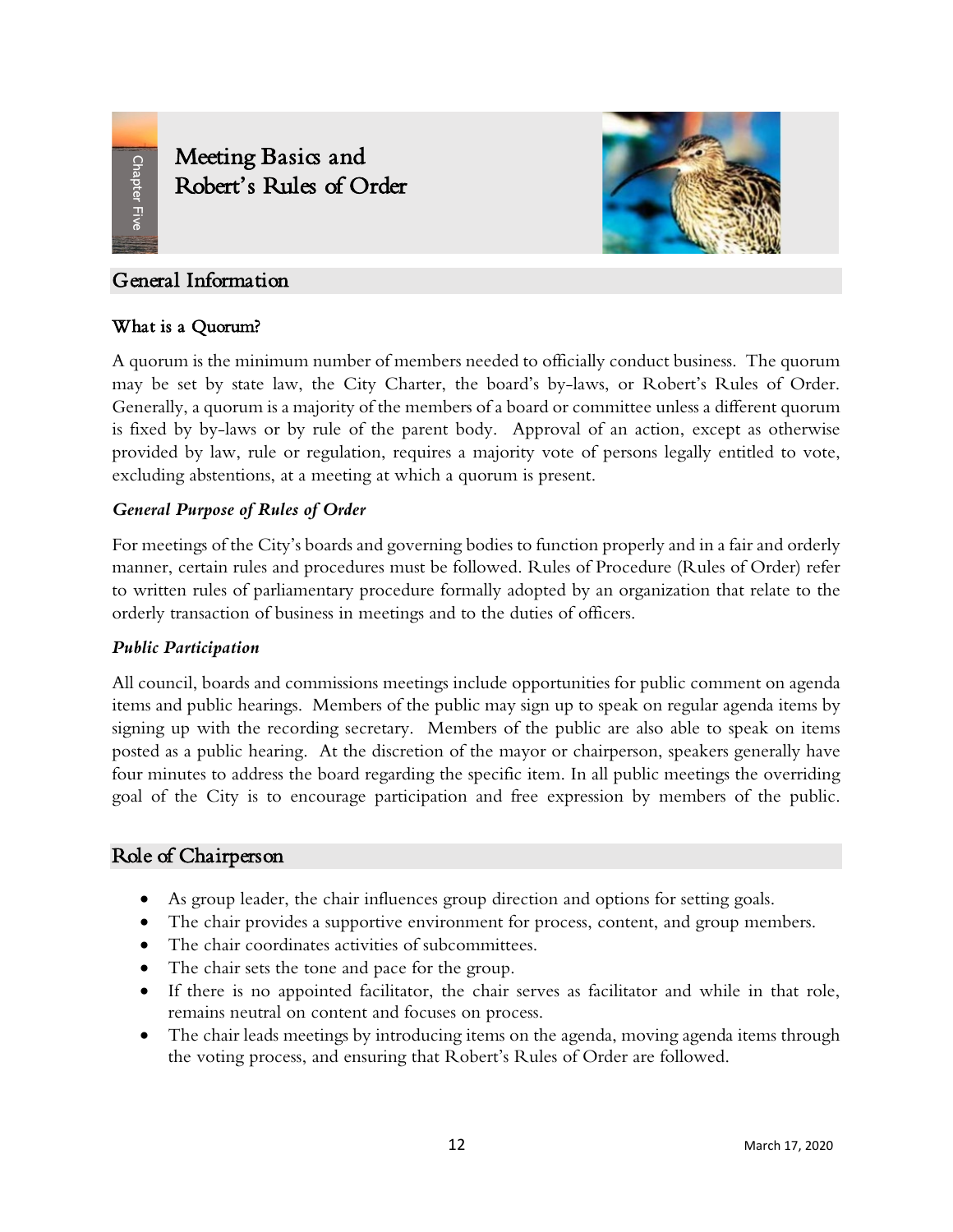#### Robert's Rules of Order

NOTE: While this review of parliamentary procedures has been designed to cover the most common situations a board member may encounter during a meeting, these procedures may not always apply. They may be superseded because of legal constraints if the meeting is a public hearing. However, these basic procedures are usually acceptable during most meetings. Answers to complicated procedural questions can be found in Robert's Rules of Order.

- 1. Making a motion Before discussion of an issue by board members, a motion should be made and seconded. The making of a motion normally occurs following a presentation or description of the issue by a staff member or chairperson. After the motion is made and seconded, debate can be conducted. Example of the proper form of a motion is: "Mr./Madam Chairperson, I move the following…"
- 2. **Amending a motion** Any motion may be amended as follows: "Mr./Madam Chairperson, I move that we amend the motion by adding, deleting, etc. the following…" The amendment must be seconded before discussion can ensue. When discussion ends, the amendment is voted on first. If the amendment passes, the original motion is then put to vote as amended. If the amendment fails, the original motion is put to a vote.
- 3. Change by a Substitute Motion Another way to change an original motion is by use of the substitute motion. A substitute motion is simply an amendment that changes an entire sentence or paragraph. It must be seconded before discussion can take place. It may be amended and differs only from an amendment in that if the substitute motion passes, it eliminates the original motion.
- 4. **Table a Motion** This motion is used to lay something aside temporarily to take care of a more urgent matter. It should not be used to prevent debate or to kill a question. To table an item requires a motion and a second. A vote is immediately taken without discussion. Once it has been decided to table an item, such item cannot be brought up again until the board votes to do so by a motion to "Take from the Table", which must receive an affirmative vote. At that point, the item can be discussed and voted upon. A question laid on the table remains there until taken from the table or until the close of the next regular meeting; if not taken up that time, the question dies.
- 5. Postpone a Motion Another method of delaying a decision on a matter is to postpone to a certain day, time, or to a certain event with a reasonably definable date, the consideration of a motion. This is accomplished by simply making a motion to postpone consideration of the motion until a definite future date or event and having it seconded. The motion to postpone is then open for discussion. Following discussion, a vote is taken. A motion to postpone indefinitely is a parliamentary strategy which allows members to dispose of a question without making a decision for or against.
- 6. Point of Order Any time a member feels an incorrect procedure is being used, the member can interrupt with a point of order request which requires the chairperson to decide the correct procedure. The decision of the chairperson is final.
- 7. Suspension of the Rules Occasionally, board members may want to discuss a business item without the constraints of any rules. Unless the by-laws require otherwise, two thirds (2/3)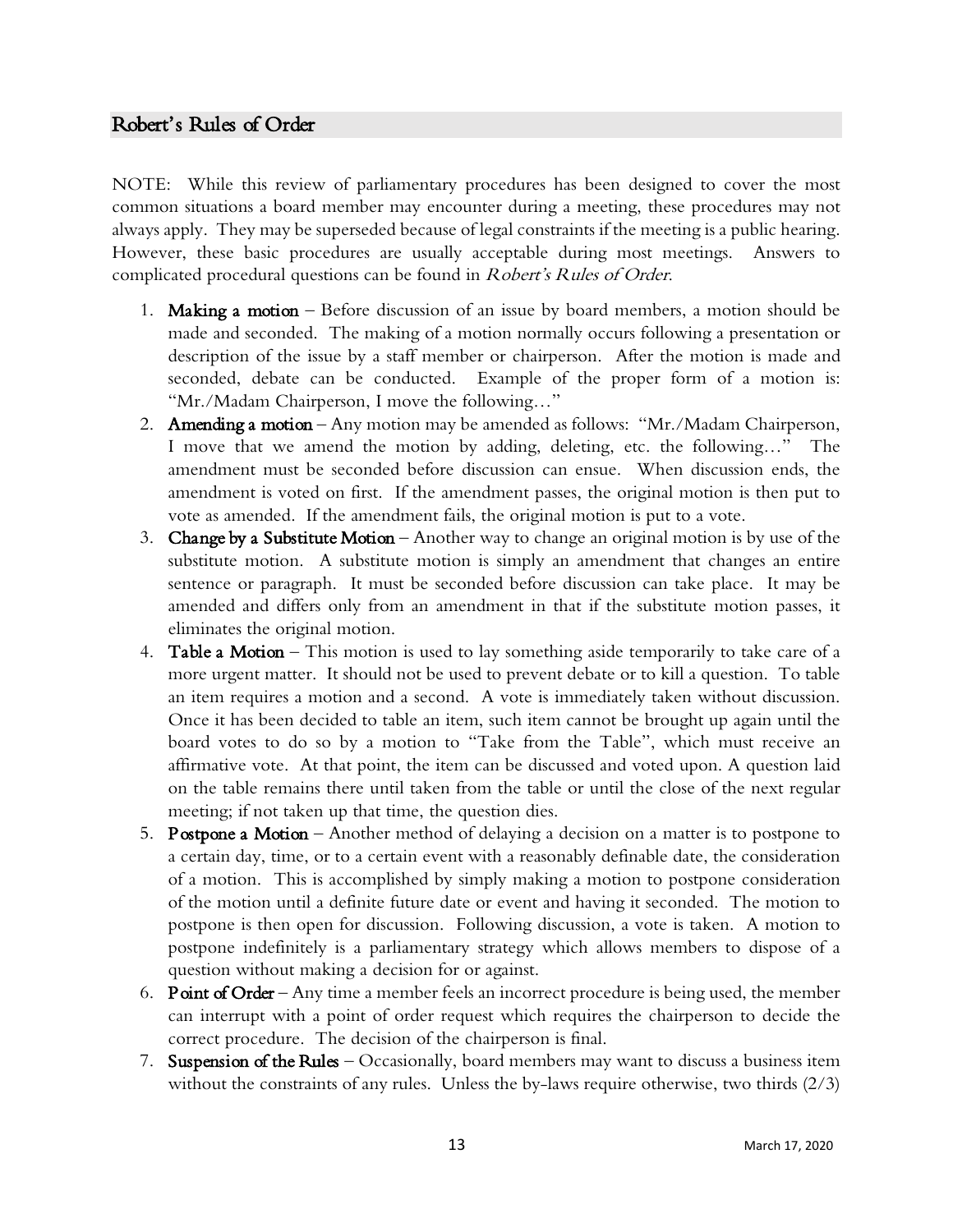vote of the members is needed to suspend the rules. This motion is not debatable and must be voted on upon being seconded.

## Basic Format for Agenda Items

Boards or Commission meetings are required to have a written published agenda. The meeting is governed by the agenda and the agenda constitutes the body's agreed-upon road map. Each agenda item can be handled by the chair in the following basic format:

- First, the chair should clearly announce the agenda item number and should clearly state the subject. The chair should then announce the agenda format that will be followed.
- **Second,** following that agenda format, the chair should invite the appropriate people to report on the item, including any recommendation they might have. The appropriate person may be the chair, a member of the governing body, a staff person, or a committee chair charged with providing information about the agenda item. In most cases, a City staff member will present the agenda item and make a recommendation to the body.
- Third, the chair should ask members of the body if they have any technical questions for clarification. At this point, members of the governing body may ask clarifying questions to the people who reported on the item, and they should be given time to respond.
- Fourth, when appropriate, the chair may invite public comments or open the meeting to public input. If numerous members of the public indicate a desire to speak to the subject, the chair may limit the time of each public speaker. At the conclusion of the public comments, the chair should announce that public input has concluded (or that the public hearing, as the case may be, is closed).
- Fifth, the chair should invite a motion from the governing body members. The chair should announce the name of the member who makes the motion.
- Sixth, the chair should determine if any member of the body wishes to second the motion. The chair should announce the name of the member who seconds the motion. It is normally good practice for a motion to require a second before proceeding with it, to ensure that it is not just one member of the body who is interested in a particular approach.
- Seventh, if the motion is made and seconded, the chair should make sure everyone understands the motion. This is done in one of three ways:
	- 1. The chair can ask the maker of the motion to repeat it;
	- 2. The chair can repeat the motion; or
	- 3. The chair can ask the secretary or the clerk of the body to repeat the motion.
- Eighth, the chair should now invite discussion of the motion by the members of the governing body. If there is no desired discussion or the discussion has ended, the chair should announce that the body will vote on the motion. If there has been no discussion or a very brief discussion, the vote should proceed immediately, and there is no need to repeat the motion. If there has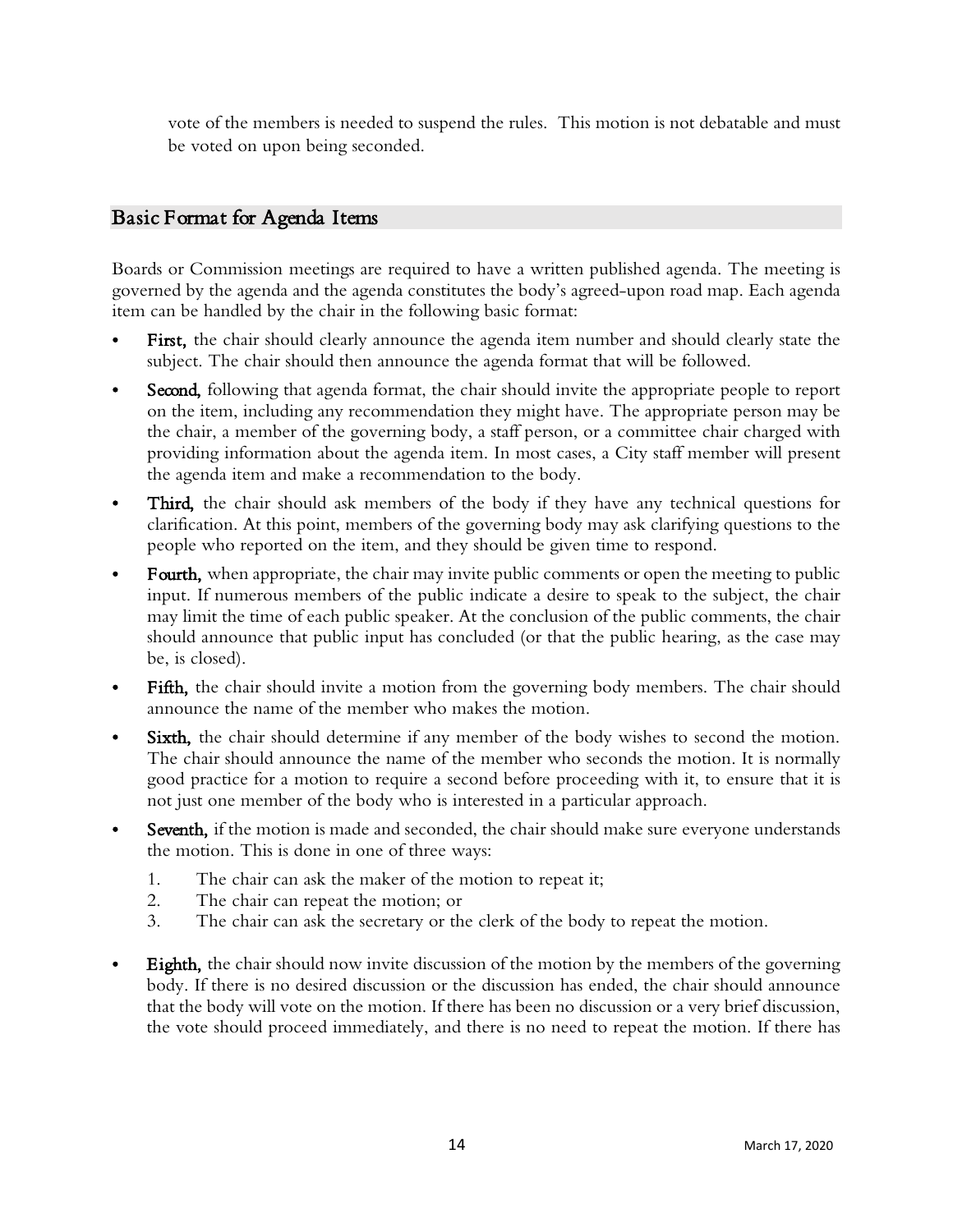been substantial discussion, it is normally best to make sure everyone understands the motion by repeating it.

- Ninth, the chair takes a vote. Each voting member should vote "For" or "Against," the motion, or "Abstain" from the vote. Unless the rules of the body provide otherwise or unless a super-majority is required (as delineated later in these rules), a simple majority determines whether the motion passes or is defeated. While no member of a voting body can be forced to vote, members of an elected or appointed governing body should not abstain from a vote unless the member has a conflict of interest. When one is a part of a governing body, one has an implied responsibility to take a position on all matters before the body, even when the position may be personally uncomfortable or politically inconvenient. Similarly, members should not abstain because the member does not feel he/she has enough information to about the topic.
- Tenth, the chair should announce the result of the vote and should announce what action (if any) the body has taken. In announcing the result, the chair should indicate the names of the members, if any, who voted in the minority on the motion. This announcement might take the following form: "The motion passes by a vote of 3-2, with Smith and Jones dissenting. We have passed the motion requiring a 10-day notice for all future meetings of this governing body."

## **Motions**

In most cases, City Agenda Bills include a staff recommendation and the proper action or motion that achieves the goal of the recommendation. If there is no recommendation, a member can offer motions, resolutions or ordinances using the following forms:

#### MAIN MOTION

1) I MOVE \_\_\_\_\_\_\_\_\_\_\_\_\_

#### AMENDMENTS

- 2) I MOVE to amend the motion by inserting \_\_\_\_\_ between \_\_\_\_\_ and \_\_\_\_\_.
- 3) I MOVE to amend the motion by adding \_\_\_\_\_ after \_\_\_\_\_.
- 4) I MOVE to amend the motion by striking out  $\blacksquare$ .
- 5) I MOVE to amend the motion by striking out <u>each</u> and inserting <u>each</u>.
- 6) I MOVE to amend by striking out the motion and substituting the following
- \_\_\_\_. 7) I MOVE that this motion be referred to the \_\_\_\_ committee (commission).

#### PREVIOUS QUESTION

8) I MOVE the previous question (2/3 vote) (stops debate; orders immediate vote).

#### RECONSIDER

(In order same day motion is made or at next regular meeting) (Mover must have voted with majority) (Not permitted in committee of the whole)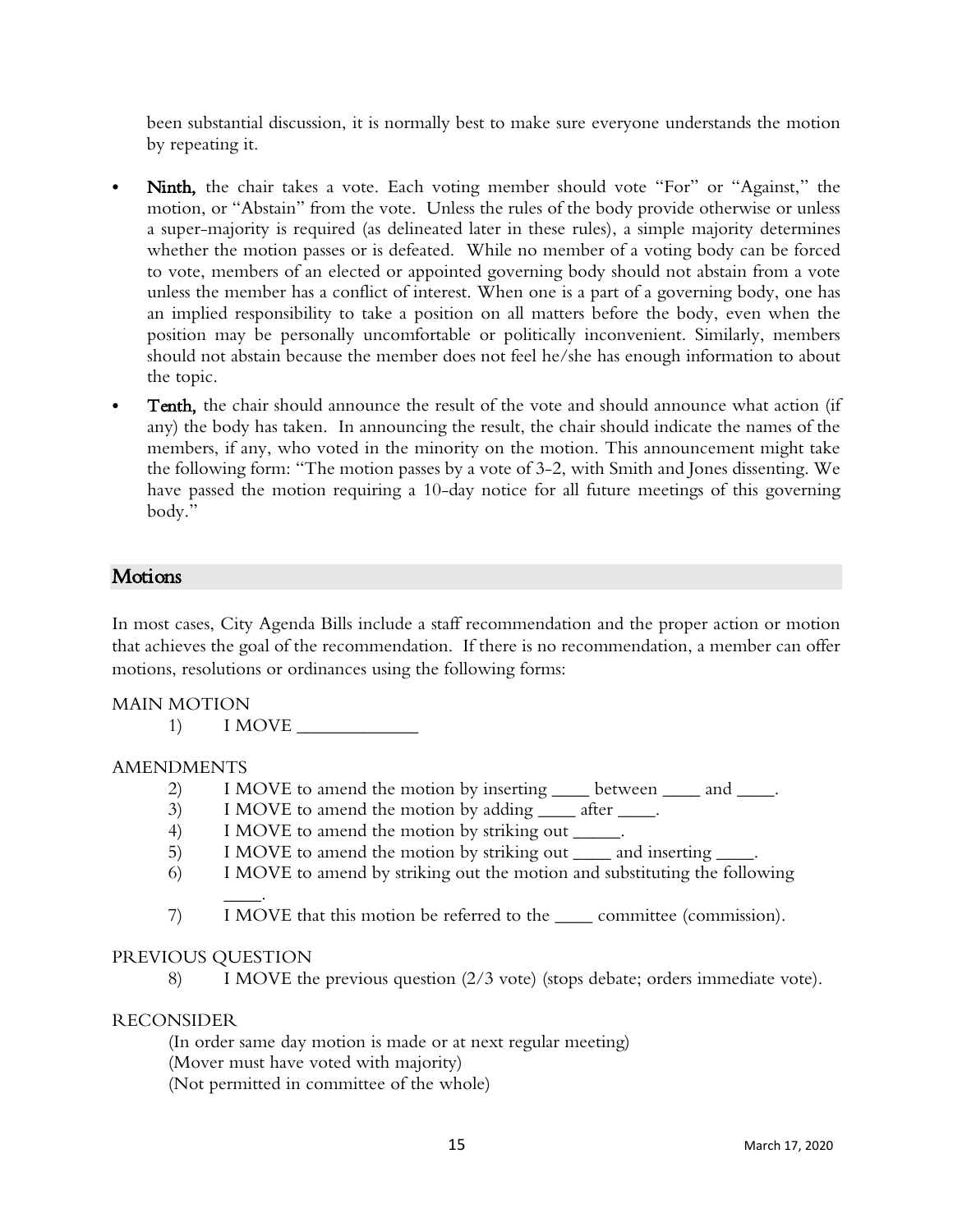9) I MOVE to reconsider the vote by which \_\_\_\_ was voted. I voted with the majority.

#### AWARD OF CONTRACTS

10) I MOVE that the bid of \_\_\_\_ be approved for award, pending the signing of the contract and furnishing of required bonds, and that the city manager be authorized and directed to sign and the clerk to countersign the contract for and on behalf of the city.

#### INTRODUCTION OF ORDINANCE (FIRST READING)

11) I MOVE the introduction of an ordinance entitled (read from the agenda).

#### ADOPTION OF ORDINANCE (SECOND READING)

12) I MOVE the adoption of an ordinance entitled (read from the agenda).

#### ADOPTION OF RESOLUTION

13) I MOVE the adoption of a resolution entitled (read from the agenda).

#### PLANNING

- 14) I MOVE that the (council) adopt the findings of the planning commission made in Resolution No. \_\_\_\_ and further move the introduction of an ordinance entitled (read from the agenda).
- <span id="page-15-0"></span>15) I MOVE that the (council) disapprove the findings of the planning commission made in Resolution No. \_\_\_\_\_ and deny the application for change of classification of \_\_\_\_.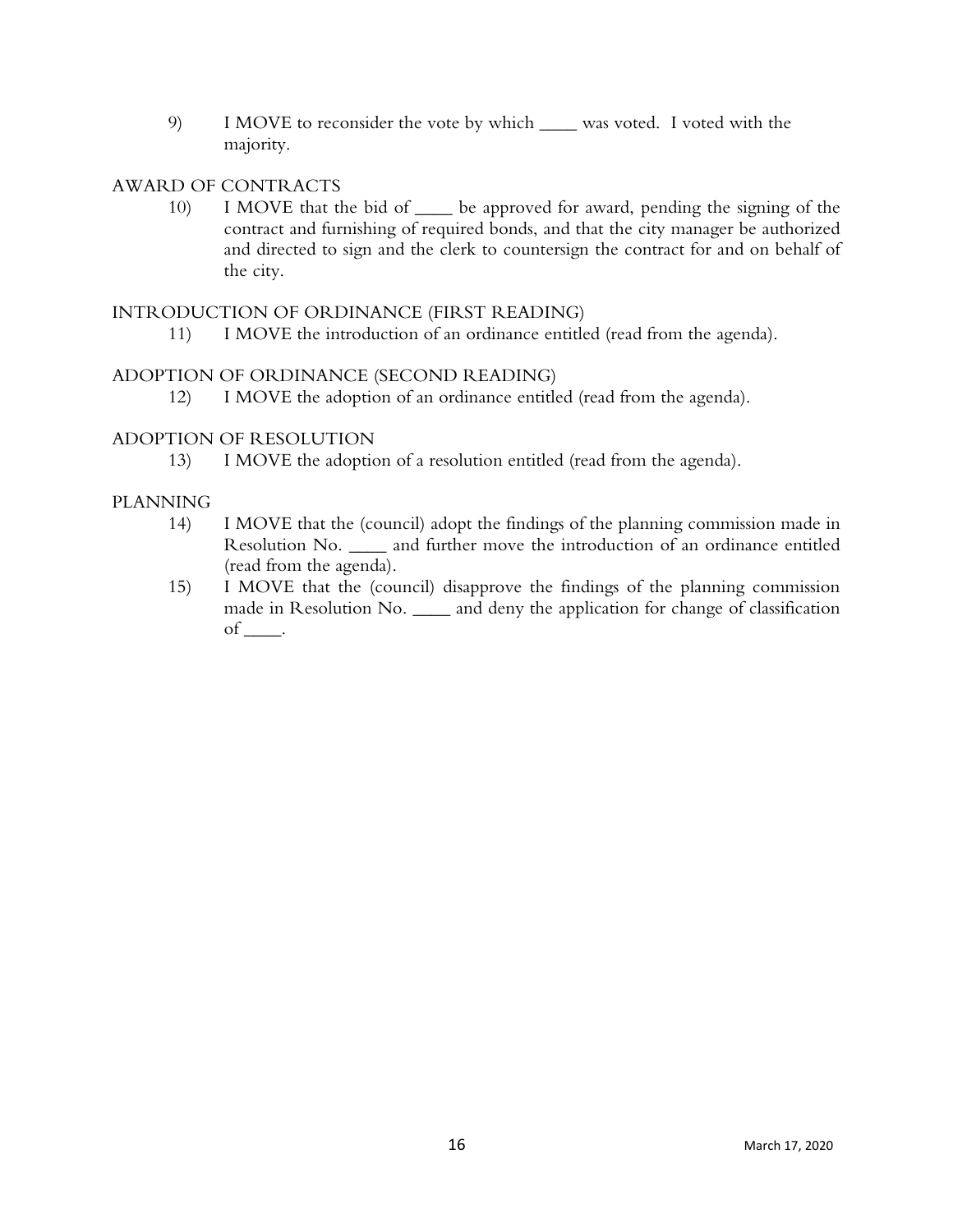



NOTE: The following is an abbreviated overview of the Texas Open Meetings Act. For more in depth review, please reference the Texas Municipal League's, ["Texas Open Meetings Act Laws Made Easy."](https://www.tml.org/DocumentCenter/View/420/Texas-Open-Meetings-Act-Laws-Made-Easy-PDF)

## Required Training

Elected or appointed governmental officials must have a minimum of one hour of training that has been prepared or approved by the OAG. Officials have 90 days after their election or appointment to complete the required training. In Portland, the city secretary coordinates training for all elected and appointed officials.

## Conduct Governed by State Law

Texas Open Meetings Act (Ch. 551, Tex. Gov't Code). Texas law requires that meetings of the city council be open to the public. In Portland, this requirement is extended to include all boards and commissions as well.

(a) Notices. A posted notice and an agenda of each city council and board or commission meeting is required to be posted on the City's official bulletin board (in front of City Hall) at least 72 hours preceding the scheduled time of the meeting. Only those matters posted can be discussed and acted on by the governmental body. Agendas are also posted on the City's website and can be downloaded at will or sent automatically upon request by any interested person.

(b) Minutes. Written minutes are required, or, in the alternative, a tape recording made of each open meeting. Minutes must state the subject of each deliberation and indicate each vote, order, decision or other action taken, and include a record of the votes cast for and against by each member. The City of Portland video records all public meetings. In most cases, the meetings are live-streamed online and on the City's Public Access cable TV channel. Minutes are available to the public on the City's website.

(c) Texas Open Meetings Act. The Act allows for closed or executive session meetings on a few limited subjects. Generally, boards and commissions will not have occasion or legal basis to meet in closed or executive session. Closed meetings are allowed only for the purpose of discussing pending litigation, consultation with an attorney, certain personnel matters, and the lease, sale or acquisition of land. Specific state law procedures control such closed meetings.

(d) Penalties. State law provides penalties for violations of the Open Meetings Act (Sec. 551.143 – 551.146). Conspiring to circumvent the provisions of the Open Meetings Act by meeting or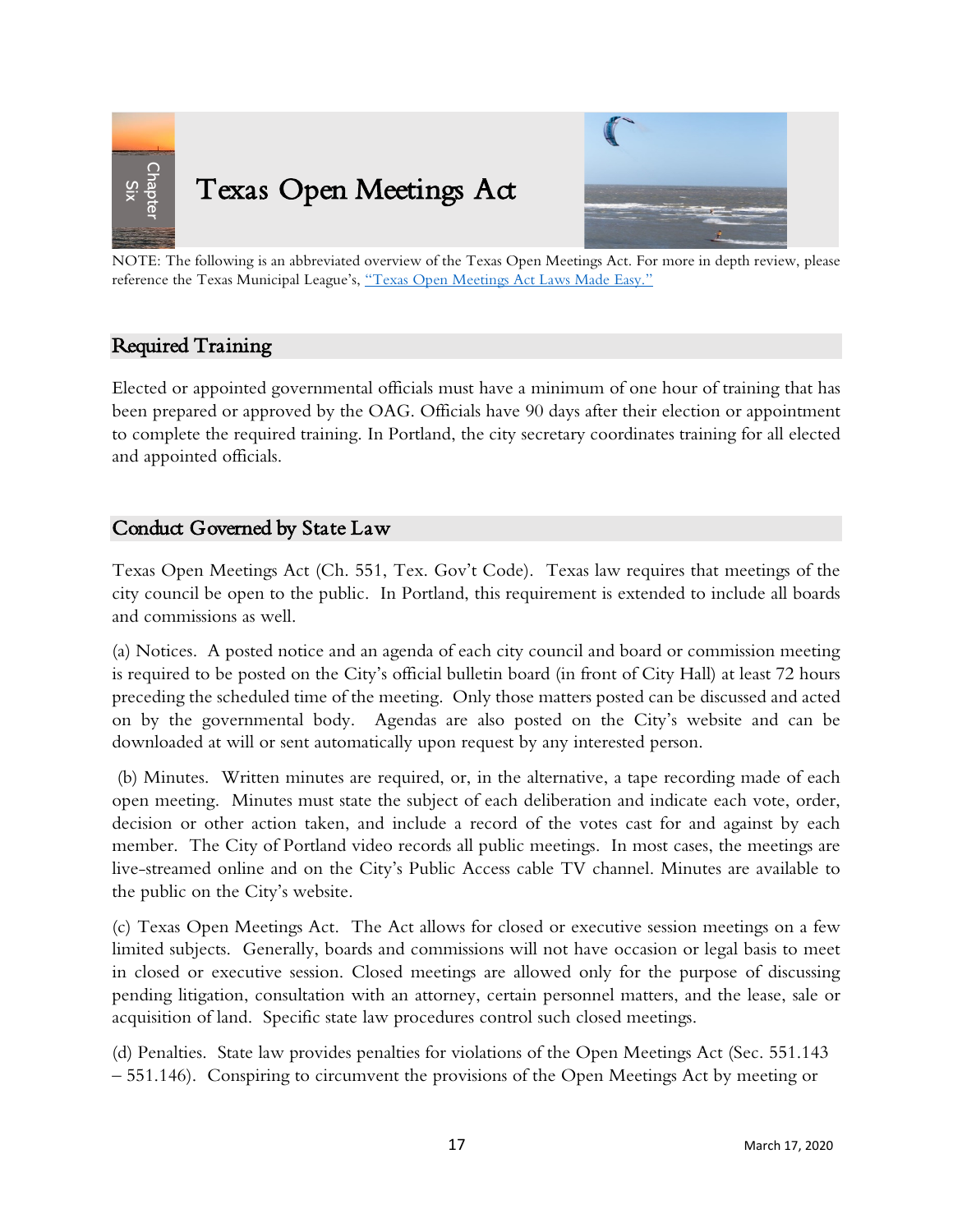communicating in numbers less than a quorum or serially for the purpose of secret deliberations is a violation of the act.

## When Does the Act Apply?

The Open Meetings Act (hereinafter "the Act") generally applies when:

- 1. a quorum of a governmental body is present and discusses public business, or,
- 2. a quorum of a governmental body is present, and the governmental body is receiving information from or providing information to a third party.

## When Does the  $A\alpha$  NOT Apply?

- 1. A social gathering that is unrelated to the body's public business, regional, state, or national conventions or workshops, ceremonial events, or press conferences, or the attendance by a quorum of a governmental body at a candidate forum, appearance, or debate to inform the electorate, as long as no formal actions are taken and the discussion of public business is only incidental to the event;
- 2. Attendance at a legislative committee or state agency meeting if the deliberations at the meeting by the members of the governing body consist only of:
	- a. Publicly testifying at the meeting,
	- b. Publicly commenting at the meeting, and
	- c. Publicly responding at the meeting to questions asked by a member of the legislative committee or agency;
- 3. When the staff or a member of the governing body of a city or county makes a report about items of community interest during a meeting of the governing body without giving notice of the subject of the report if no action is taken and possible action is not discussed regarding the information provided in the report. Items of community interest include:
	- a. Expressions of thanks, congratulations or condolence;
	- b. Information regarding holiday schedules;
	- c. An honorary or salutary recognition of a public official, public employee or other citizen, except that a discussion regarding a change in the status of a person's public office or public employment is not an honorary or salutary recognition for purpose of this subdivision;
	- d. Reminder about an event organized or sponsored by the governing body;
	- e. Information regarding a social, ceremonial or community event organized or sponsored by an entity other than the governing body that was attended or is scheduled to be attended by a member of the governing body or an official or employee of the political subdivision; and
	- f. Announcement involving an imminent threat to the public health and safety of people in the political subdivision that has arisen after the posing of the agenda.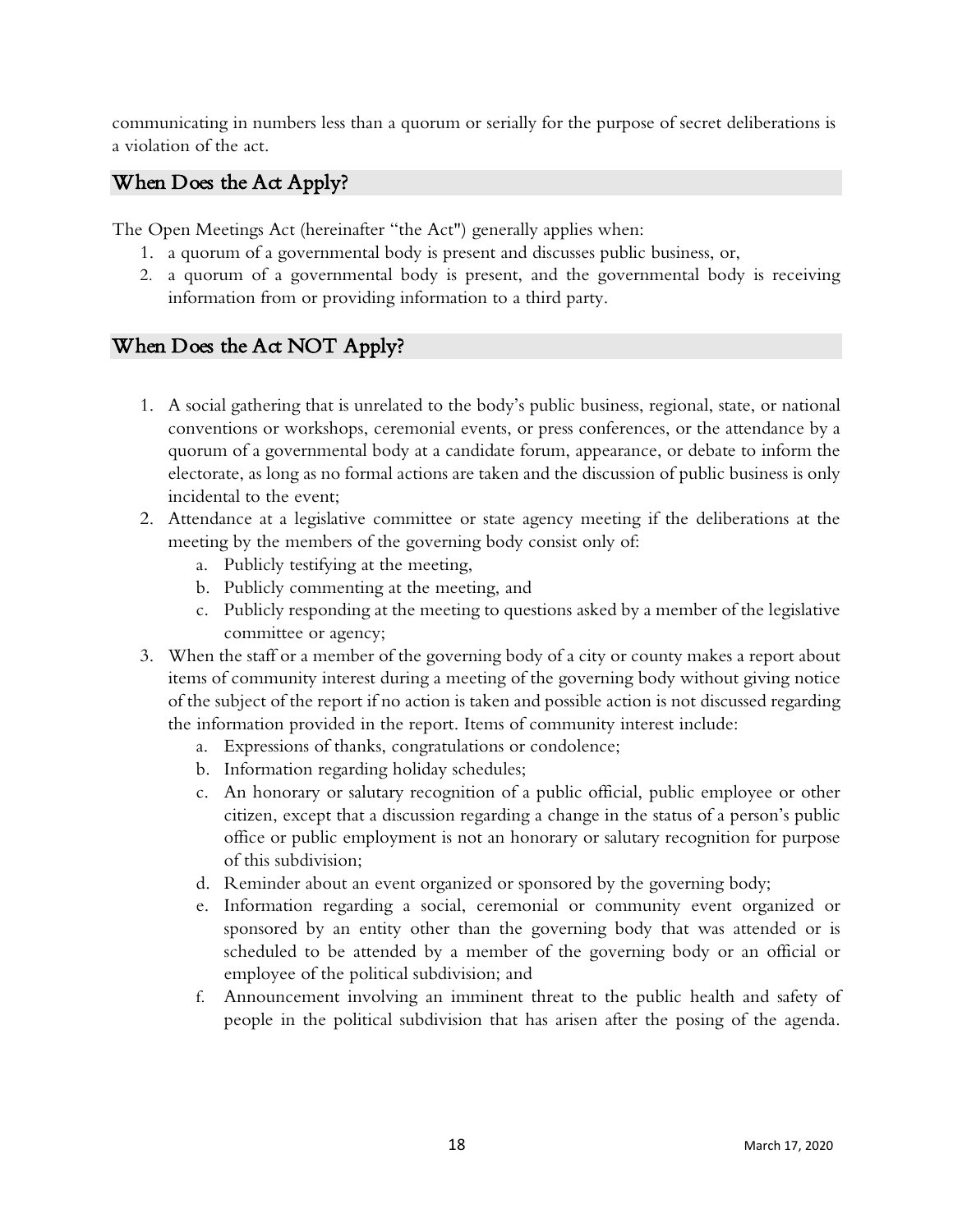## Permissible Closed Meetings

There are a few exceptions listed within the Act, whereby a board may deliberate in a closed meeting. Before a closed meeting may be conducted, a quorum of the board must convene in open session, and the presiding officer must announce that a closed meeting will be held and then identify the section(s) of the Act under which the closed meeting will be held. The posted agenda must also state the specific provisions of the Act under which any closed meeting will be held and a general statement as to the topic to be discussed.

## Provisions Authorizing Closed Meetings

Section 551.071: Consultations with Attorney - This section allows a board to consult with its attorney in a closed meeting to seek his or her advice on legal matters.

Section 551.072: Deliberations about Real Property - This section permits a board to deliberate the purchase, exchange, lease, or value of real property in closed meeting. However, this will only be allowed in closed meeting when public discussion of the subject would have a detrimental effect on the board's negotiation position with respect to a third party.

Section 551.073: Deliberations about Gifts and Donations – This section permits a closed meeting to deliberate a negotiated contract for a prospective gift or donation to the governmental body. However, this is only allowed if deliberation in an open meeting would have a detrimental effect on the position of the board with a third party as explained above.

Section 551.074: Personnel Matters – This section permits a closed meeting to deliberate about officers and employees of the City. It is important to note the primary interest protected by this section is the protection of the reputation of the individual officer or employee under consideration. Moreover, this section only permits deliberation in closed meeting on individual officers or employees. Discussion about a class of employees must be conducted in open session.

Section 551.075: Deliberation about Security Devices – This section permits a closed meeting to deliberate the deployment, or specific occasions for implementation of security personnel or devices.

Section 551.087: Deliberation about Economic Development Negotiations This section permits a closed meeting to deliberate commercial or financial information the board has received from a business prospect that it seeks to have locate, stay, or expand in or near the territory of the board and with which it is conducting economic negotiations, or deliberating about an offer of an incentive to such a business prospect.

## Other Circumstances

#### *Gatherings of Less than a Quorum*

Is a gathering of less than a quorum of a governing body subject to the Act? A gathering of less than a quorum of the governing body is not generally subject to the Act. However, if a standing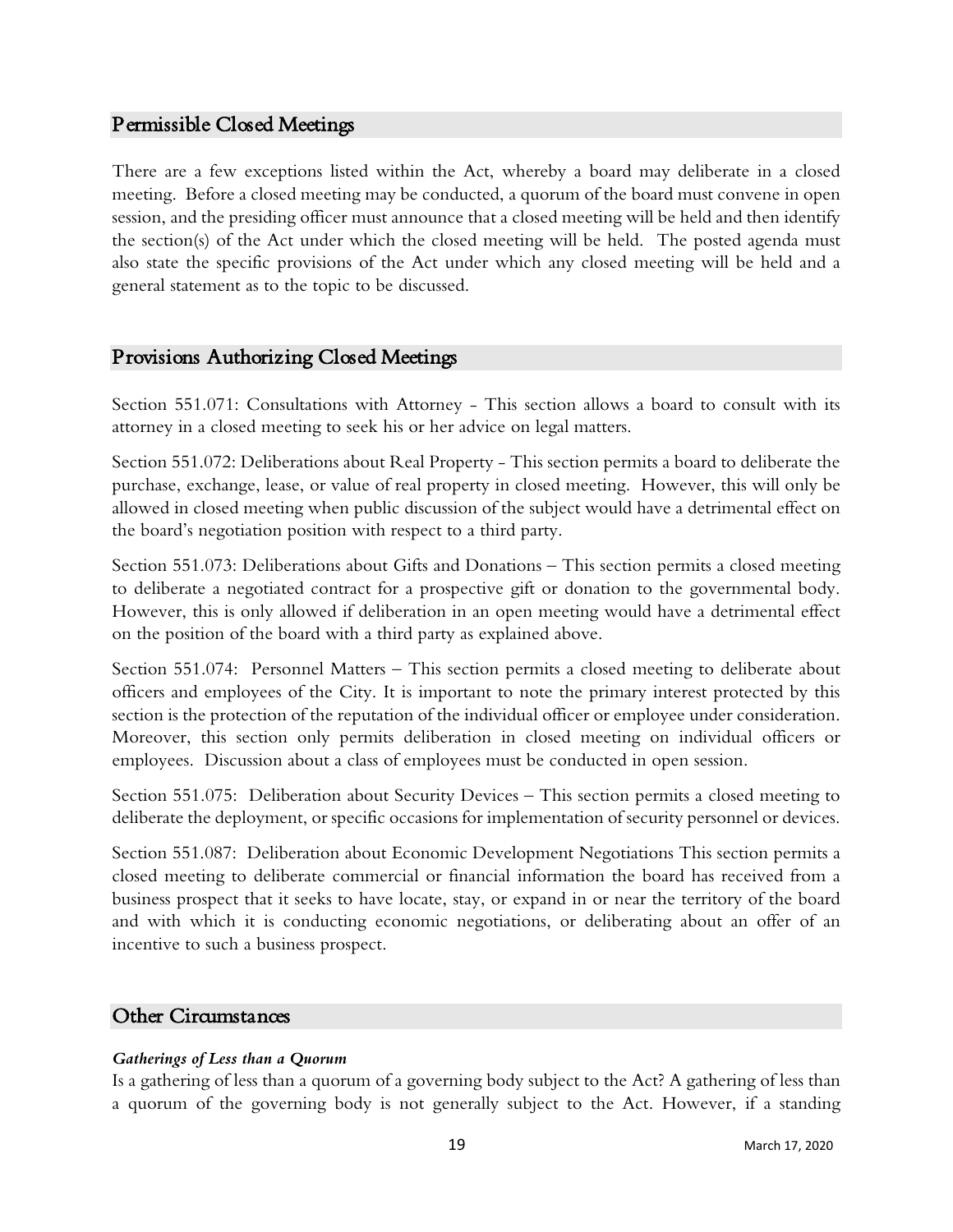committee or subgroup of the governmental body meets and a discussion of public business occurs, it is advisable that such gatherings also be posted and conducted as open meetings.

#### *Prohibited Series of Conversations*

A member of a governing body commits a crime if that member knowingly engages in at least one communication among a series of communications that each occur outside of an authorized meeting that concerns an issue within the jurisdiction of the governmental body in which the members engaging in the individual communications constitute fewer than quorum of members but the members engaging is the series of communications constitute a quorum of the governing body. The member must know at the time of the communications that all the communications taken together would involve a quorum of the members and would constitute a deliberation once all members engaged in the series of communications.<sup>[1](#page-19-0)</sup>

#### *Phone Conversations*

May less than a quorum of members of the governing body talk over the phone without violating the Act? The mere fact that less than a quorum of members of a governing body talk over the phone does not in itself constitute a violation of the Act. However, if members are using telephone conversations to conduct their deliberations about public business, there may be potential violations. Physical presence in one place is not necessary to violate the Act. It remains a fact issue whether certain phone conversations between less than a quorum of members would be a violation of the Act.

#### *Social Gatherings*

It is common for several members to be present at a private or public gathering that is sponsored by another entity. The Act does not require that the gathering be treated as an open meeting if less than a quorum of members is present. However, as noted above, an official faces potential prosecution if such gatherings are used with the intent of circumventing a discussion of public business at an open meeting.

#### *Social Media*

For questions regarding potential violations of the Act through social media, see Chapter Nine, "Media Interactions and Social Media Guidelines."

## Penalties for Violating the Open Meetings Act

A member of a board commits an offense if a closed meeting is not permitted by the Act and the member knowingly: (1) calls or aids in calling or organizing the closed meeting, whether it is a special or called closed meeting; (2) closes or aids in closing the meeting to the public, if it is a regular meeting; or (3) participates in the closed meeting, whether it is a regular, special, or called meeting.

<span id="page-19-0"></span><sup>1</sup> Texas Government Code. § 551.143(a) (as amended by S.B. 1640 of 86th Leg., R.S. Effective June 10, 2019.)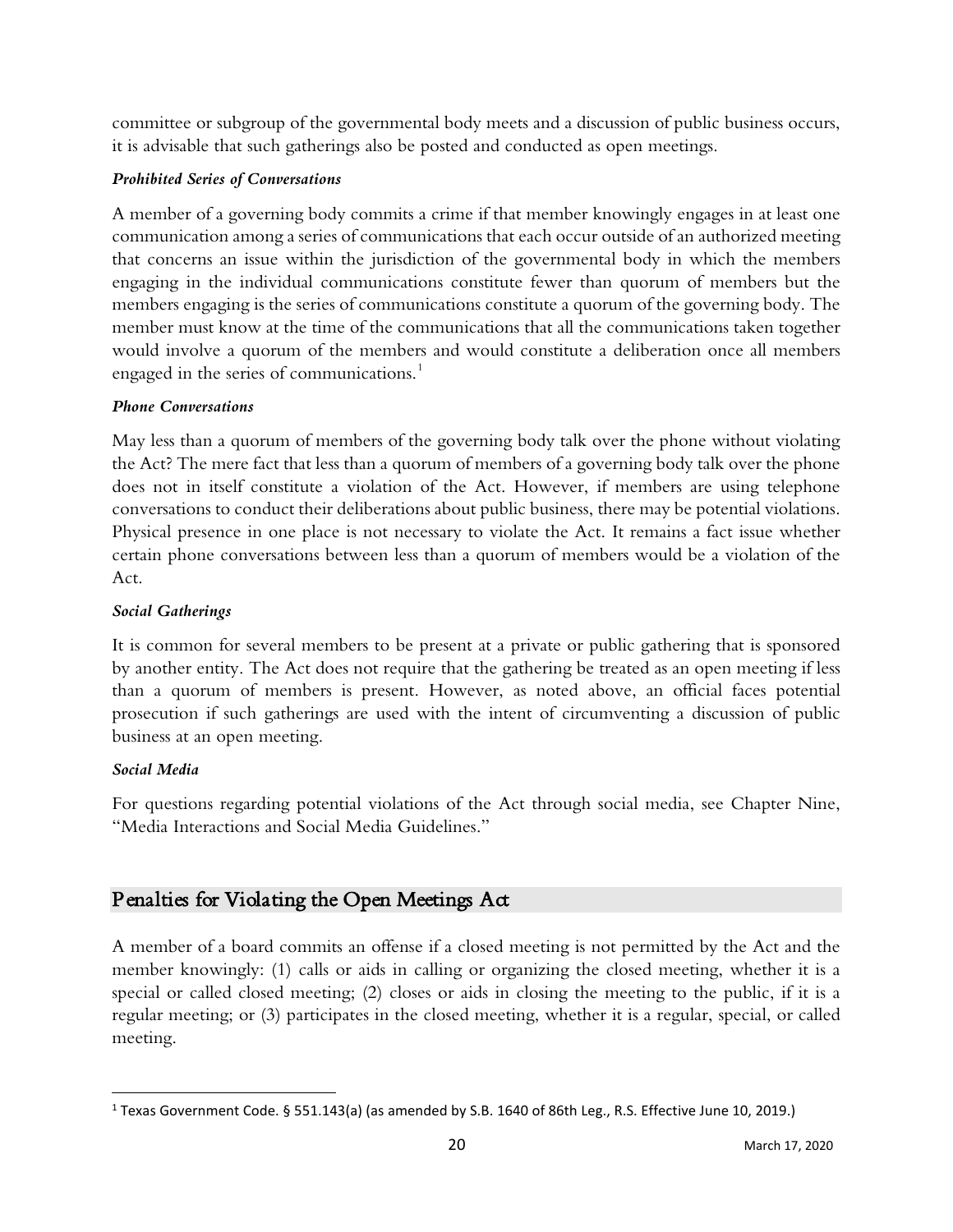Also, a member of a board commits an offense if the member participates in a closed meeting knowing that a certified agenda of the closed meeting is not being kept or a tape recording of the meeting is not being made.

All violations of the Open Meetings Act are misdemeanors. Meeting in numbers less than a quorum with the intent to violate the law and participating in an illegal closed meeting are misdemeanors punishable by a fine between \$100 and \$500, confinement between one month and six months, or both a fine and confinement.<sup>[2](#page-20-0)</sup> Meeting in an executive session knowing that a certified agenda or a recording is not being kept is a Class C misdemeanor punishable by a fine not to exceed \$500.<sup>[3](#page-20-1)</sup> Improperly disclosing the recording or certified agenda of an executive session is a Class B misdemeanor punishable by a fine not to exceed \$2,000, confinement for up to 180 days, or both a fine and confinement.[4](#page-20-2)

<span id="page-20-0"></span> $2$  Id. § 551.143(b).

<span id="page-20-1"></span><sup>3</sup> Id. § 551.154(b). See Tex. Pen. Code § 12.23 (Class C Misdemeanor punishment).

<span id="page-20-2"></span><sup>4</sup> Id. § 551.146(b). See Tex. Pen. Code § 12.22 (Class B Misdemeanor punishment).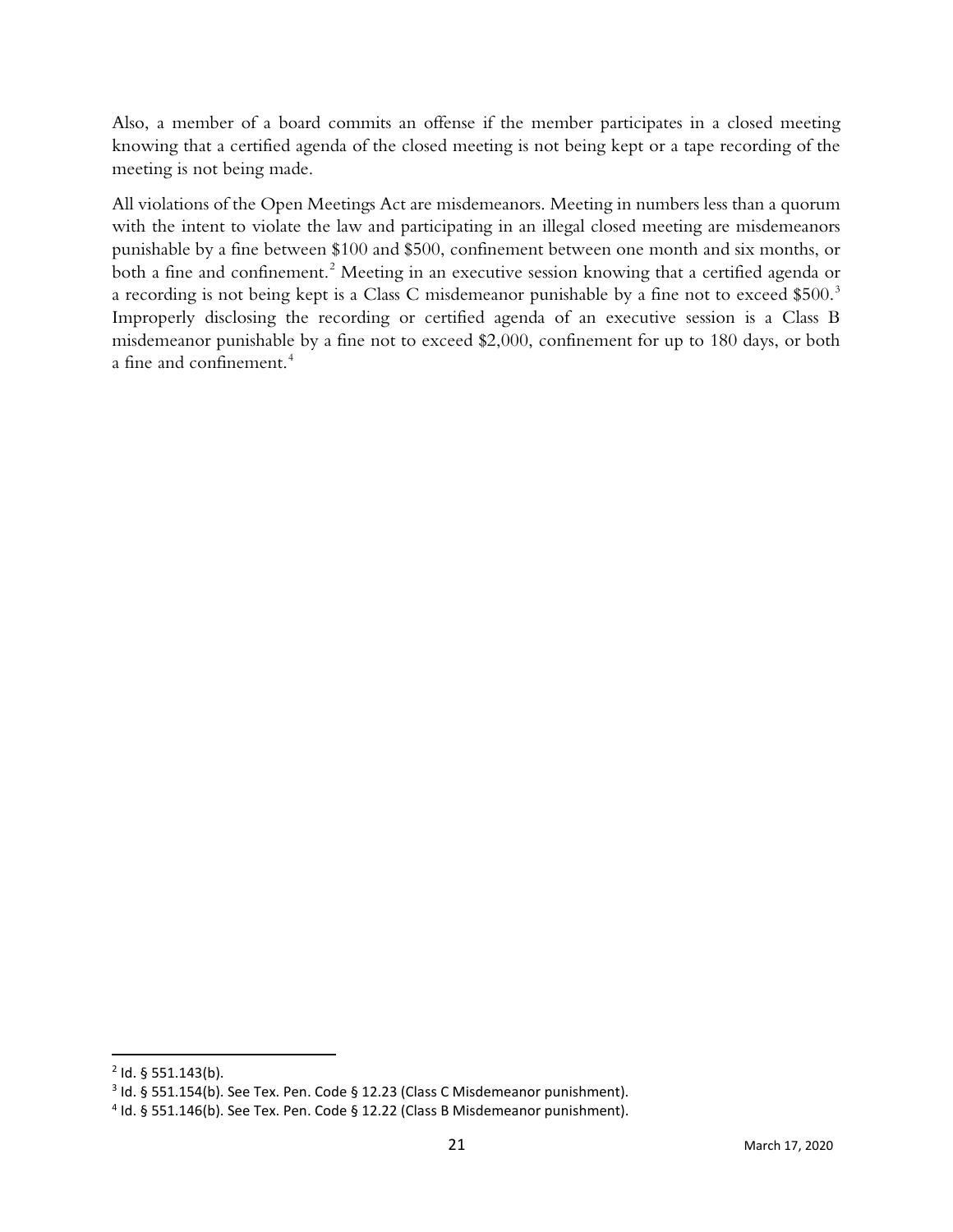<span id="page-21-0"></span>

# Public Information Act



NOTE: The following is an abbreviated overview of the Texas Public Information Act. For more in depth review, please reference the Texas Attorney General's website, [https://www.texasattorneygeneral.gov/open-government.](https://www.texasattorneygeneral.gov/open-government)

## General Information

Texas law provides that virtually all information held by a governmental body is subject to the Texas Public Information Act. If a request for information or copies of documents is received by city council, a commissioner, or a board member, the City Secretary should be notified for the proper procedure. Requests for public records can be made orally or in writing.

## Required Training

Elected and appointed officials must have a minimum of one hour but no more than two hours of training. Newly elected or appointed officials have 90 days to complete the required training. In Portland, the city secretary coordinates training for all elected and appointed officials.

## What is a Public Record?

- Any writings containing information relating to the conduct of the public's business that are prepared, owned, used, or retained by any state or local agency regardless of physical form or characteristics.
- Reports and files of city council, boards, commissions are open to the public under the Public Records Act.
- Materials distributed to the city council, board or commission, except privileged items, are public records and must be made available for inspection and copying "without delay."
- Assume that e-mail sent among members of the city council, Board or Commission, and staff are public information. (Don't send anything you don't want to read in the newspaper.)

## Data on Mobile Devices

Information kept on a home computer or PDA or "smart phone" related to government business is subject to disclosure unless exempt. This includes e-mail and appointment calendars.

Personal information is not subject to disclosure and may be redacted to protect privacy interests.

## What is NOT a Public Record?

- There are a wide variety of specific exemptions where records may be withheld and not disclosed to the public. The most often specific exemptions include:
	- o Some preliminary drafts that are not retained in the ordinary course of business.
	- o Pending litigation records.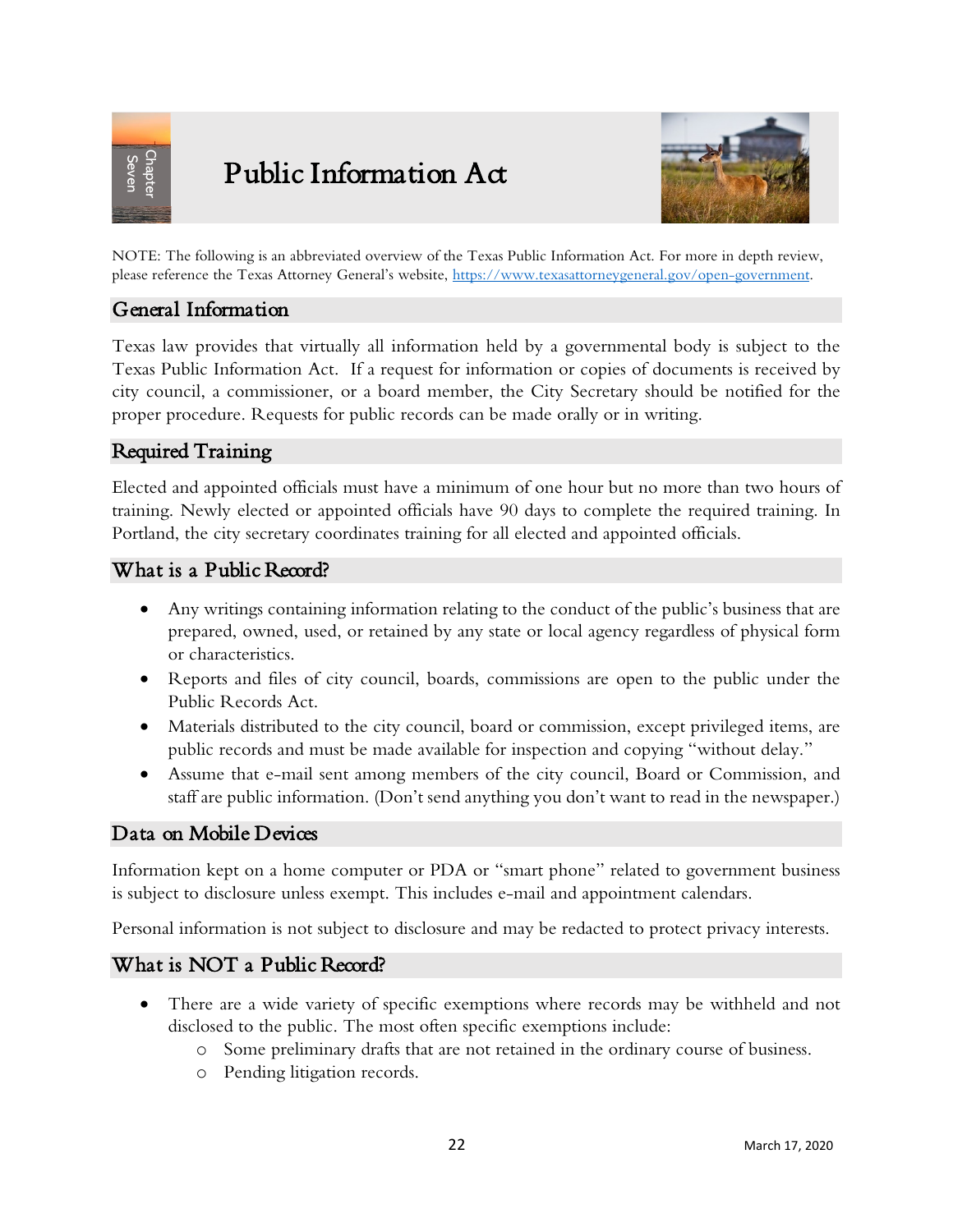- o Some private personal information if disclosure would constitute unwarranted invasion of personal privacy (e.g., social security number, medical information, tax information).
- o Some law enforcement records.

## Penalties for Violating the Public Information Act

There are three provisions of the Public Information Act that have criminal penalties if violated: Failure to Give Access to Public Information; Release of Confidential Information; Illegal Destruction or Alteration of Public Information. Each carry fines and potential jail sentences of up to three or six months. Additional information may be found in Texas Government Code Section 552.307, 552.313, 552.314.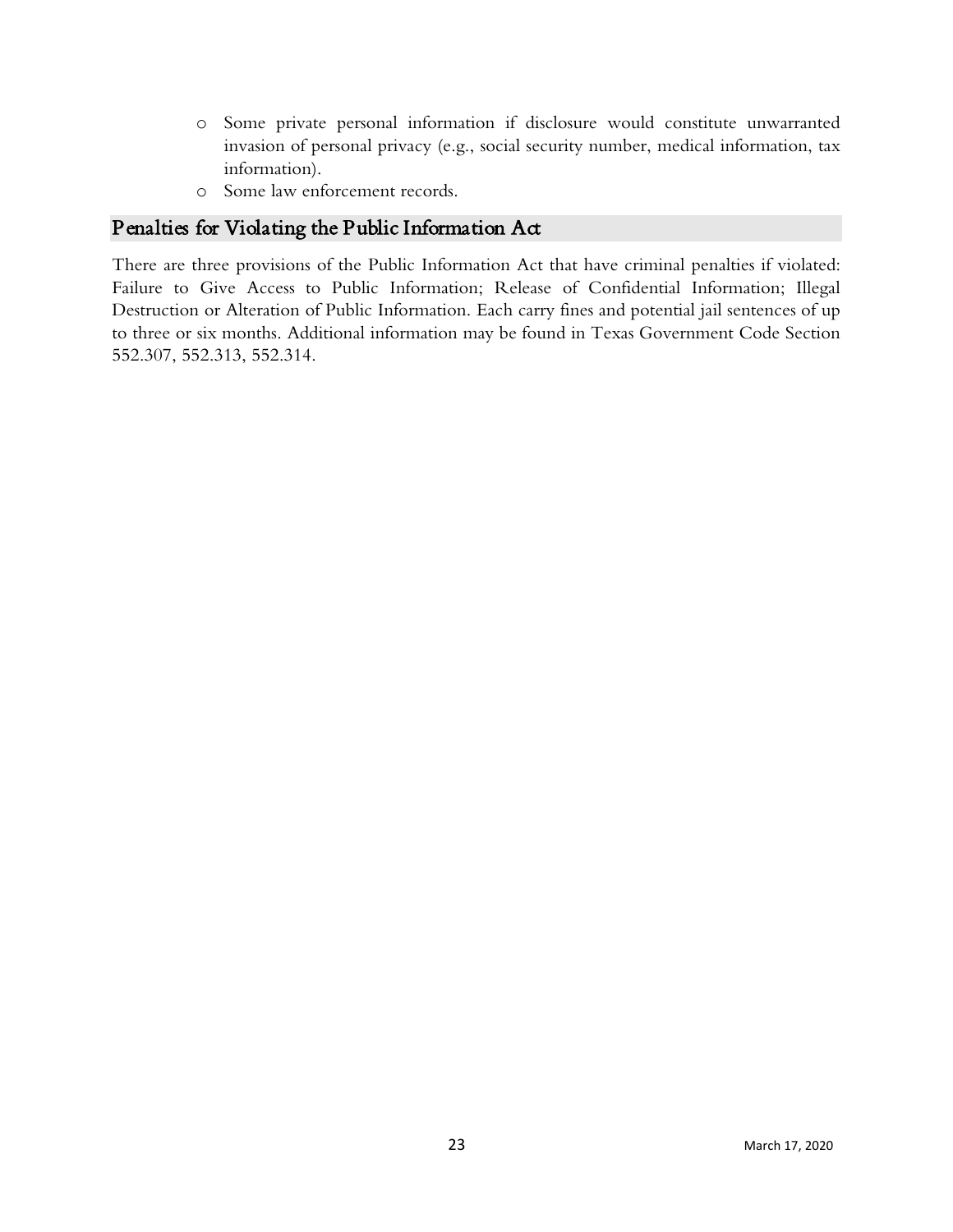<span id="page-23-0"></span>

# Ethics and Conflict of Interest



## Core Concept

To ensure a fair and open government, as a board or commission member, you are subject to certain laws and regulations concerning your conduct. If your experience has been in the private sector, the rules that apply to you as a board or commission member may be new to you. Many situations considered ordinary business practices in the private sector are not allowed in the public sector.

Ethics laws are basically a "code of conduct" for public servants. When we think about "government ethics," we generally think about laws that support one of the following five principles of good government.

Transparent and Impartial Government - the public has the right to know what its government is doing.

Decision-Making Free from Personal Interests - duty is to the people, not one's own interests.

Decision-Making Free from Gifts, Bribes, or Intimidation - citizens expect decisions to be made fairly with the best interest of the community and not swayed by bribes or intimidation.

Public Confidence in the Use of Government Resources - resources are used wisely and in the best interest of the city.

Public Faith in the Fair Administration of their City - an open, transparent government that uses its resources wisely and centers all decisions in the best interest of the public inspires the public's faith that its government is administered fairly.

The laws that regulate your conduct as a public servant are generally referred to as "Ethics Laws." These laws signify the seriousness of the work you are about to undertake. Violating the laws that govern your conduct as a public servant can result in more than public embarrassment – it can result in criminal liability.

## Texas Penal Code – Abuse of Office

The Texas Penal Code, Abuse of Office [\(Ch. 39\)](https://statutes.capitol.texas.gov/Docs/PE/htm/PE.39.htm), prohibits several kinds of conduct by a public official involving intent to obtain a benefit for oneself or to harm another. It prohibits a public official from intentionally or knowingly engaging in any of the following:

- (a) An unauthorized exercise of official power;
- (b) An act that exceeds his or her power;
- (c) A failure to perform his or her duty;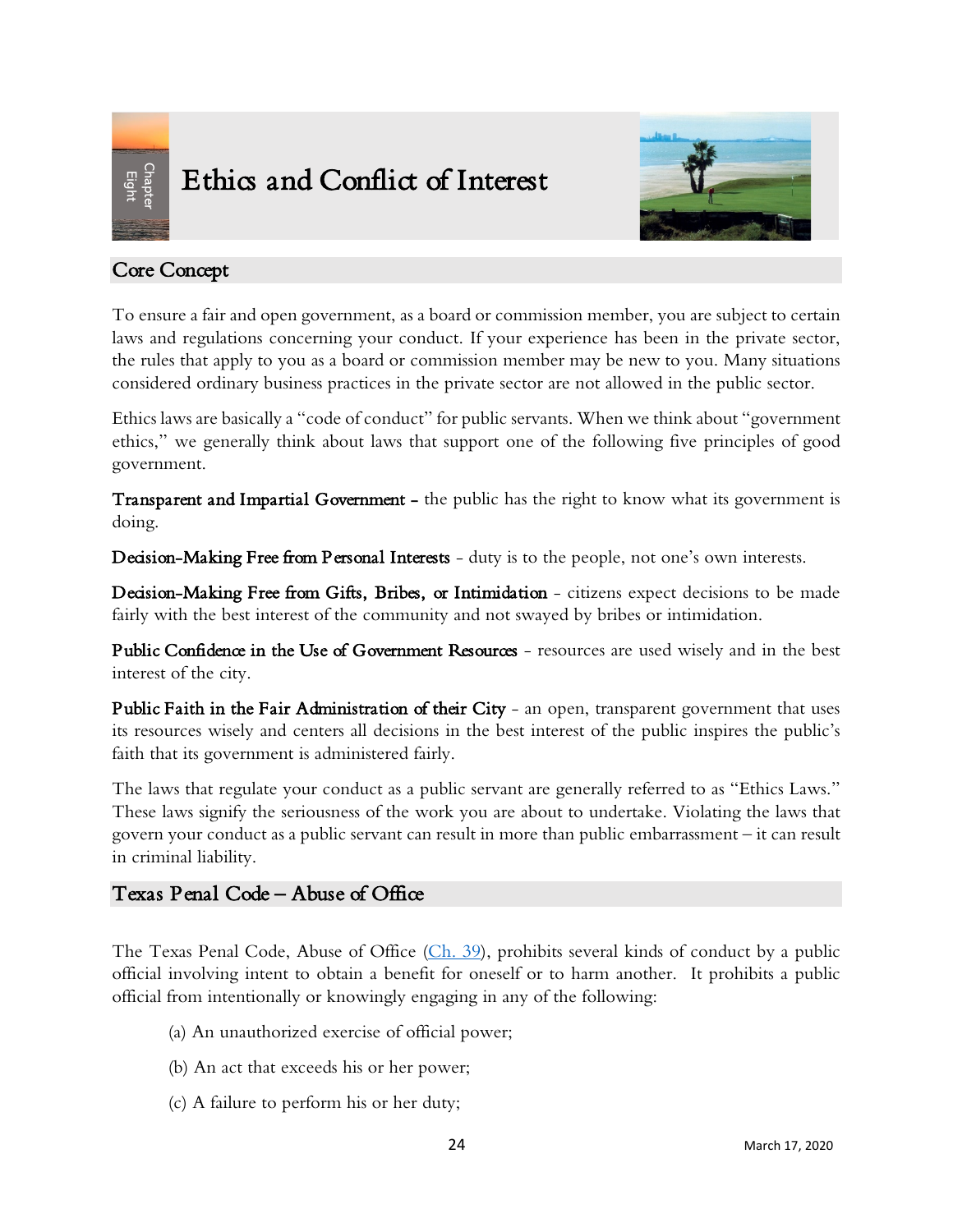- (d) A violation of a law relating to his or her office; or
- (e) Theft or misapplication of anything of value belonging to the governmental body.

## Texas Penal Code – Offenses Against Public Administration

Provisions of Title 8, Texas Penal Code [\(Offenses Against Public Administration\)](https://statutes.capitol.texas.gov/Docs/PE/htm/PE.39.htm), concern such topics as bribery, gifts to public servants, tampering with governmental records, misuse of official information, disrupting meeting or procession, official oppression, official misconduct, nepotism, disclosure of interest in property and abuse of office, also apply to city council and Board and Commission members.

## Texas Penal Code – Conflicts of Interest

Texas law governing conflicts of interest of local government officials applies to officers of the City, and is found in [Chapter 171, Texas Local Government Code.](https://statutes.capitol.texas.gov/Docs/LG/htm/LG.171.htm) The City of Portland applies these standards to members of our boards and commissions. However, the penal provisions of Chapter 171 are not applicable to advisory commissioners and board members.

To help you determine if you have a conflict of interest, ask yourself:

- Do I stand to lose or gain anything because of my decision?
- Do I have a close personal or financial relationship with an interested party?
- Have I received a gift or hospitality from anyone who stands to gain or lose from this decision?
- Will this affect my future employment opportunities?
- How would I feel if I saw a story about my connection with this issue on the news or read about it in the paper?

#### *Requirement to File an Affidavit*

Chapter 171 requires a board member with substantial interest in a business entity or real property to file an affidavit with the staff liaison and abstain prior to a vote or decision on any matter involving the business entity or real property if the action on the matter will have a special economic effect on the business entity distinguishable from the effect on the public, or if it is foreseeable that the action on the matter will have a special economic effect on the value of the real property, distinguishable from its effect on the public. A violation of Chapter 171 is a Class A misdemeanor.

#### *Defining Substantial Interest in a Business Entity or Real Property*

You have a substantial interest in a business entity (non-profit or government entity excluded) if:

- You own 10 percent or more of the voting shares of the business entity or own either 10 percent or more or \$15,000 or more of its fair market value; or
- You received funds from the business entity exceeding 10 percent of your gross income for the previous year.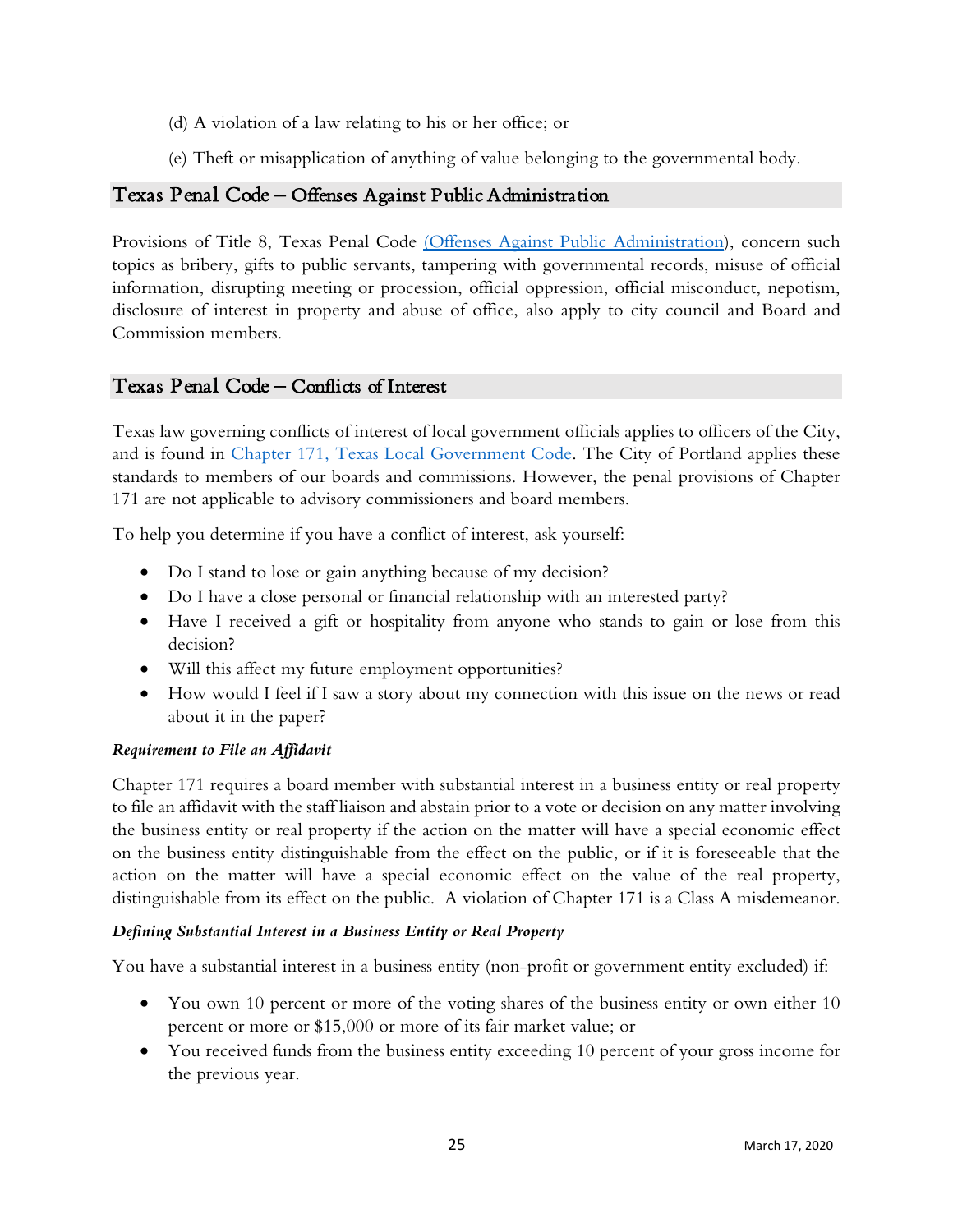You have a substantial interest in real property if the interest is an equitable or legal ownership with a fair market value of \$2,500 or more. You have a substantial interest if your close relative (within the first degree of consanguinity and affinity) has a substantial interest.

The Attorney General has opined that a special economic effect on the value of real property distinguishable from the effect on the public exists when a P&Z board member has an interest in real property located within 200 feet of property being rezoned. However, the AG made it clear that these evaluations are highly fact intensive. Ask yourself the question, will this action before my board affect the value of my real property in a manner that is different from public at large?

## Representing the City as a Public Official

Thomas Jefferson opined that, "when a man assumes a public trust, he should consider himself as public property." Over the years, that sentiment has been summarized as "public service is a public trust." Everyone is entitled to some level of privacy. But when a person goes into public life and accepts an appointed position or runs for public office, he or she must understand that certain issues and activities that might be considered private for a typical citizen can become matters of reasonable public interest. Becoming a public servant means putting the public's interest ahead of your own.

As an appointed or elected official, whether you know it or not, citizens are watching and taking note of (and sometimes recording) your behavior in public. Most citizens, certainly the media, regard you as an official first and a private citizen second. An official's position or office, not their personal identity, makes their behavior newsworthy. John Smith being disorderly in public won't make the news; but Councilmember Smith's bad behavior will. Whether at a local public function or traveling to functions outside the city, each official must strive to represent the City in such a way that will engender respect for government.

Additional resources on various ethics topics may be found on [TML's webage: https://www.tml.org/284/Ethics.](https://www.tml.org/284/Ethics)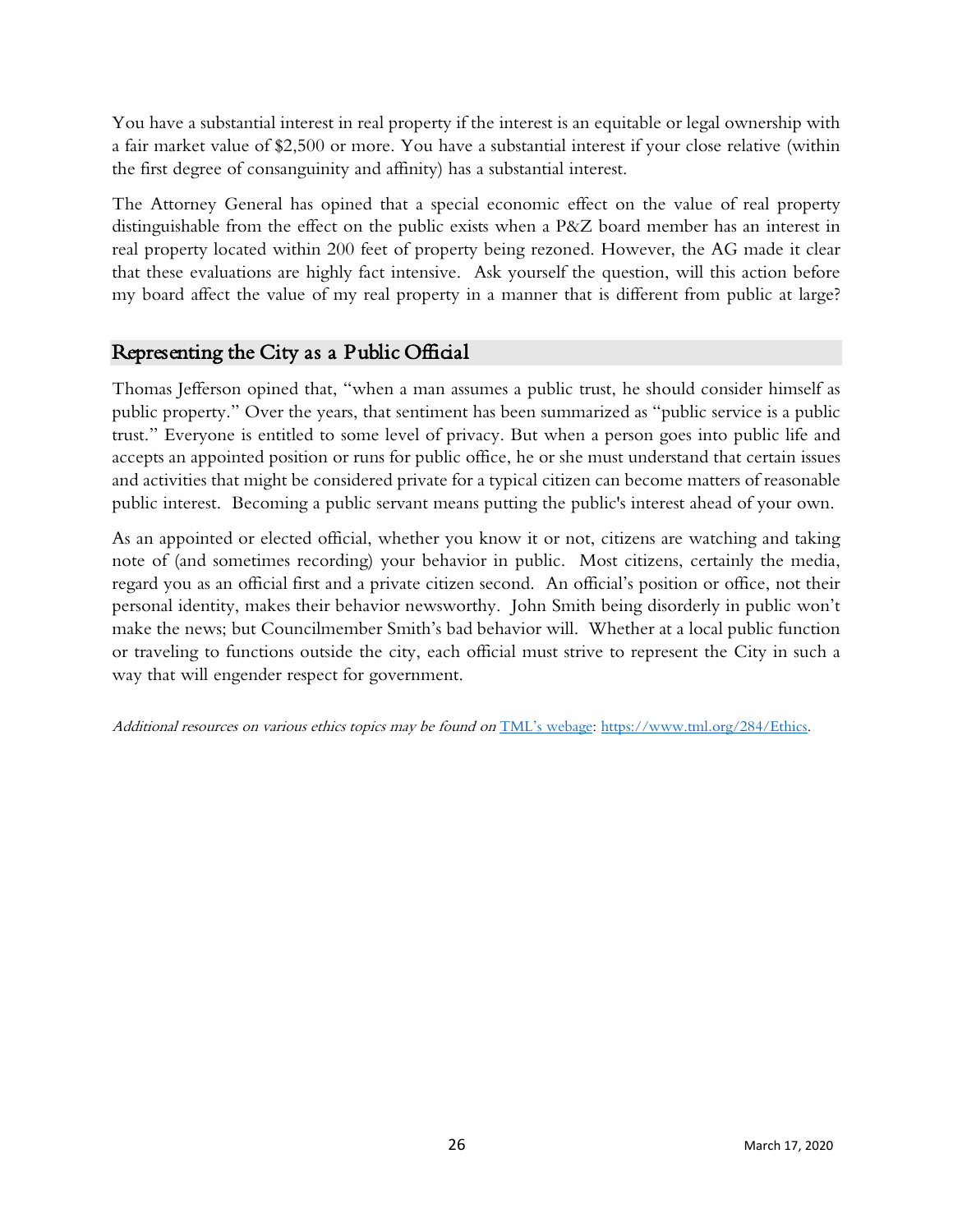<span id="page-26-0"></span>

# Media Interactions and Social Media Guidelines



## Media Interactions

In general, staff will handle media interactions and requests regarding City business. The Mayor often addresses the media on issues of public policy. There may be times, however, when you are approached for a comment or interview. A good rule of thumb is to ask the reporter to first coordinate through the city manager's office. This will allow you time to prepare speaking points and get information so that you are not caught unawares. For those times when this isn't possible, we have compiled the below guidelines.

## Tips for Effective Interactions with the Media

Form good relationships. Maintaining a professional, honest, relationship helps keep information flowing in both directions. However, the relationship a reporter has with you is secondary to their job. Your relationship with them should be founded on the same principles with the City of Portland's interests being your first priority.

Go "off-the-record" when necessary. When you and a reporter agree to go "off the record," the reporter agrees not to use the information you provide until you say it is okay or he verifies the information independently and does not attribute it to you. You and the journalist must agree to be "off the record" **BEFORE** giving any information. You cannot ask a reporter, after the fact, not to use things you have already said. You must also consider that the journalistic principle which protects off-the-record comments may not be respected by all reporters. You should, therefore, carefully consider whether off-the-record remarks are appropriate at all.

Use press releases. We use press releases as a good way to get information out in an organized, timely manner. Press releases should be coordinated through and written by staff. They will typically be reviewed by a member of the city manager's office prior to release.

## General Dos and Don'ts When Dealing with the Media

## Do

- Do your homework and have a clear message in mind.
- Make eye contact when answering questions.
- Use talking points rather than a word-for-word script whenever possible.
- Use visuals and handouts to emphasize important points.
- Prepare for the interview by asking questions about the interviewer, context, subjects, duration, and format. Examples: who will conduct the interview, subjects to be covered, context of the story, what is the format for the interview, and what is the duration of the interview.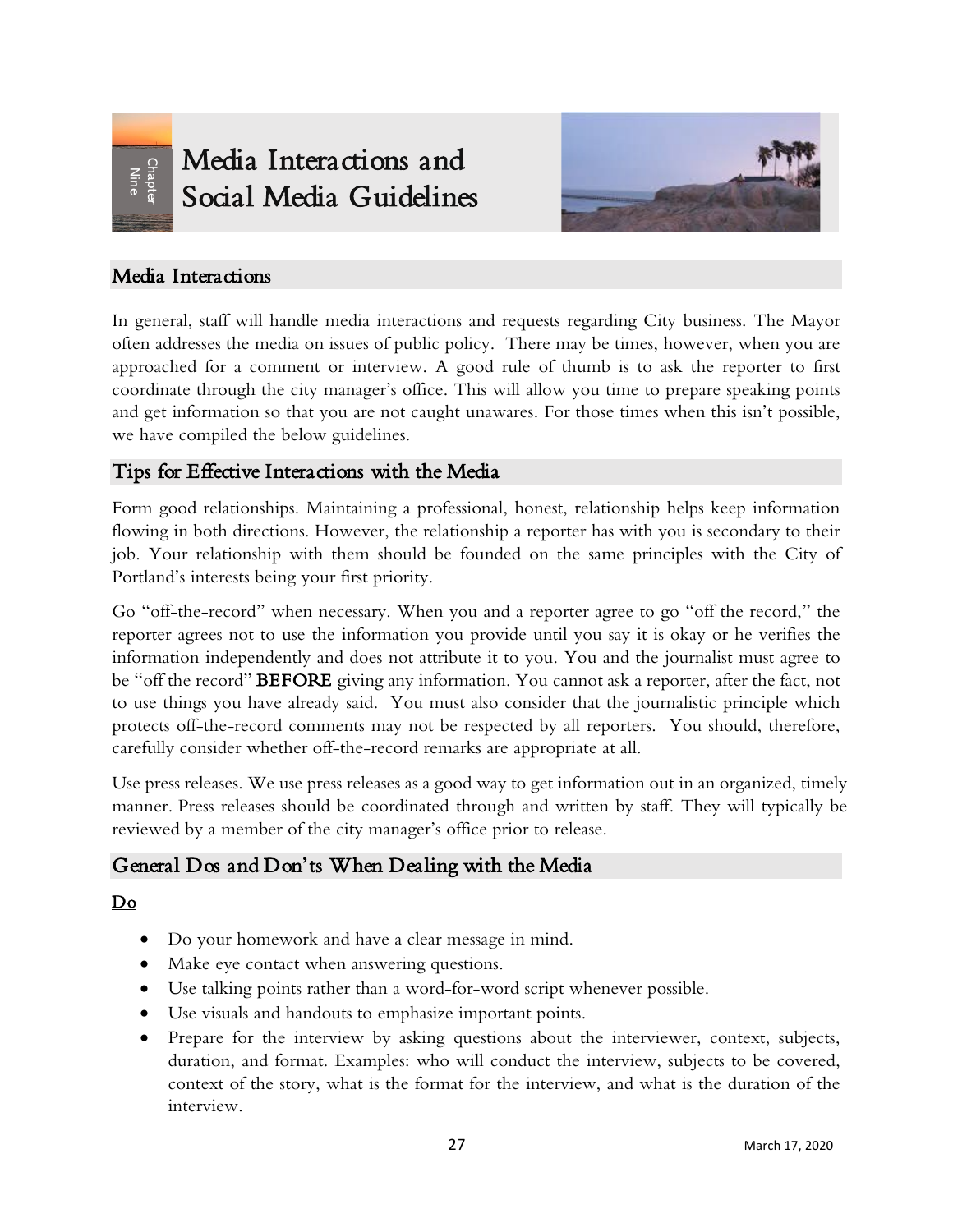- Offer to get information you don't have or don't know.
- With television media, enthusiasm is good. Smiling translates well on camera but the camera tends to mute excitement, so being a little more enthusiastic than normal during an interview is okay.

## Don't

- Never lie ever.
- Do not lose your temper or argue publicly with the media.
- Avoid jargon and don't overwhelm your audience or media with too many facts and statistics.
- Be succinct. Reporters are looking for a 5-10 second sound bite. Your interesting 15-30 second story probably won't make the cut.
- Never give "no comment" as an answer. If you don't know or can't say the answer, state that  $5$
- Never allow an interviewer to force you to provide an answer when you do not have the facts.

## Social Media Posts - *Public Information Act and Open Meetings Act*

Social media can provide opportunities to engage with our citizens and constituents in new and interesting ways. While it comes with tremendous benefits, it is important to remember that social media posts can be subject to open records laws and cities cannot block users or delete posts as that may be seen as violations of open records laws and even the First Amendment. There are no "bright lines" distinguishing a personal social media account versus a government account when that account is being used by a municipal official.

The Public Information Act and the Open Meetings Act both apply to social media posts. It is essentially impossible for a Facebook post, tweet, or snapchat message to meet the Open Meetings Act's notice requirements. Legislation allows for some discussion between officials over the Internet, providing that communication between councilmembers about public business or public policy over which the council has supervision or control does not constitute a meeting if certain conditions are met. Those conditions include that communication must be:

- a) in writing;
- b) posted to an online message board that is viewable and searchable by the public; and
- c) displayed in real time and displayed on the message board for no less than 30 days after the communication is first posted.<sup>[6](#page-27-1)</sup>

Informal communication with constituents is generally acceptable, but discussion of public business is risky, especially if it involves other elected officials. The dynamic nature of social media and the

<span id="page-27-0"></span><sup>5</sup> "Tips for Working with the News Media as an Elected Official." Southern Women in Public Service. October 15, 2018. [https://www.southernwomeninpublicservice.com/tips-for-working-with-the-news-media-as-an-elected](https://www.southernwomeninpublicservice.com/tips-for-working-with-the-news-media-as-an-elected-official/)[official/](https://www.southernwomeninpublicservice.com/tips-for-working-with-the-news-media-as-an-elected-official/)

<span id="page-27-1"></span><sup>6</sup> Lockhart, Heather M. "Violating the Open Meetings Act Using Snapchat: Social Media and Electronic Communications." State Bar of Texas. 2016.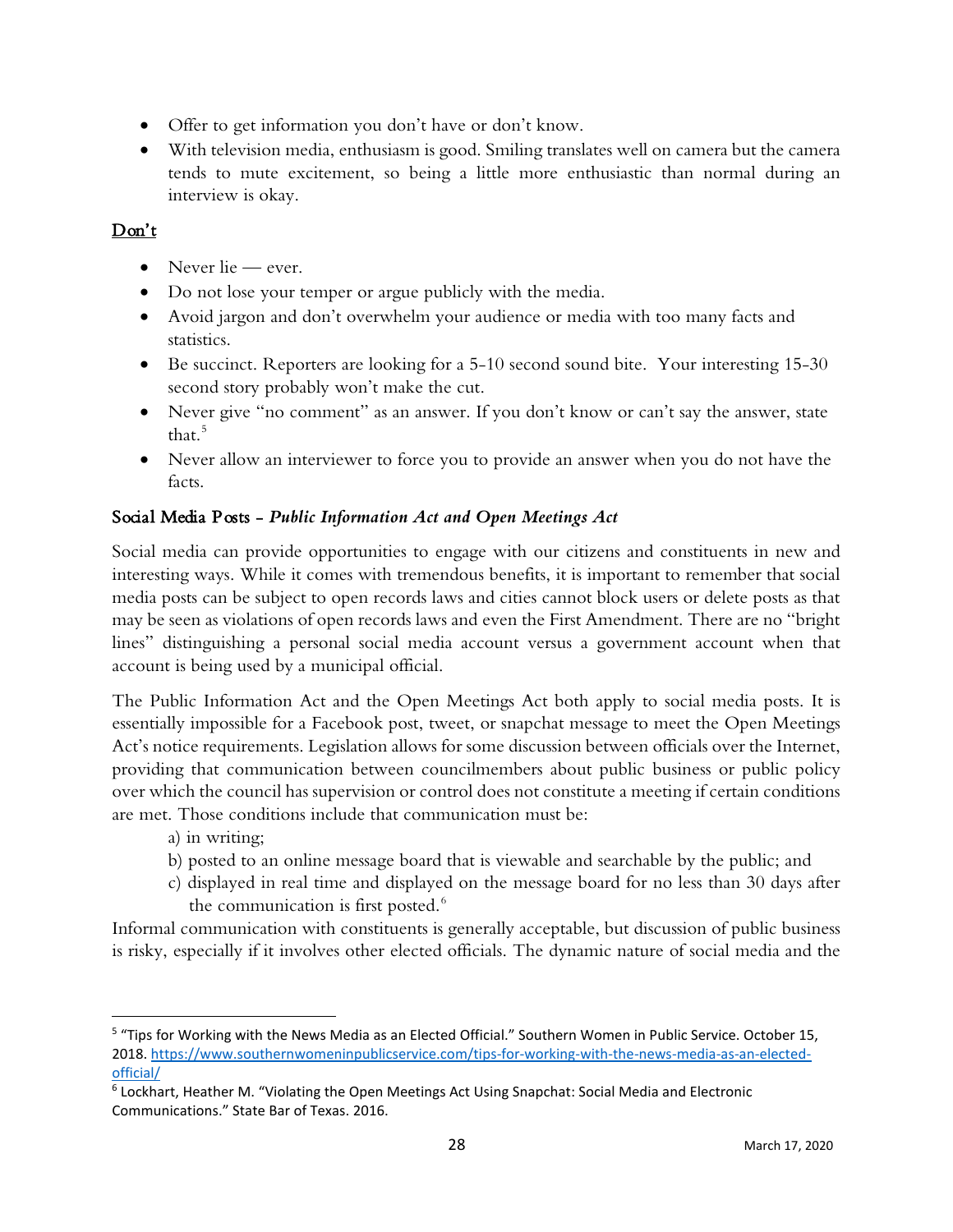sheer volume of posts may make it difficult to track who is involved in the discussion and detect when the open meetings line has been crossed.

When using your personal social media accounts to communicate with constituents or other elected officials in your official capacity, please consider the following:

- Official use of social media to discuss public business may violate the open meetings law and be open to public record.
- When using social media to communicate with constituents, you may wish to include a link back to the city's official website for detailed information.
- Elected officials who use social media for campaigning are recommended to establish separate social media for that purpose and not access that social media through government technology.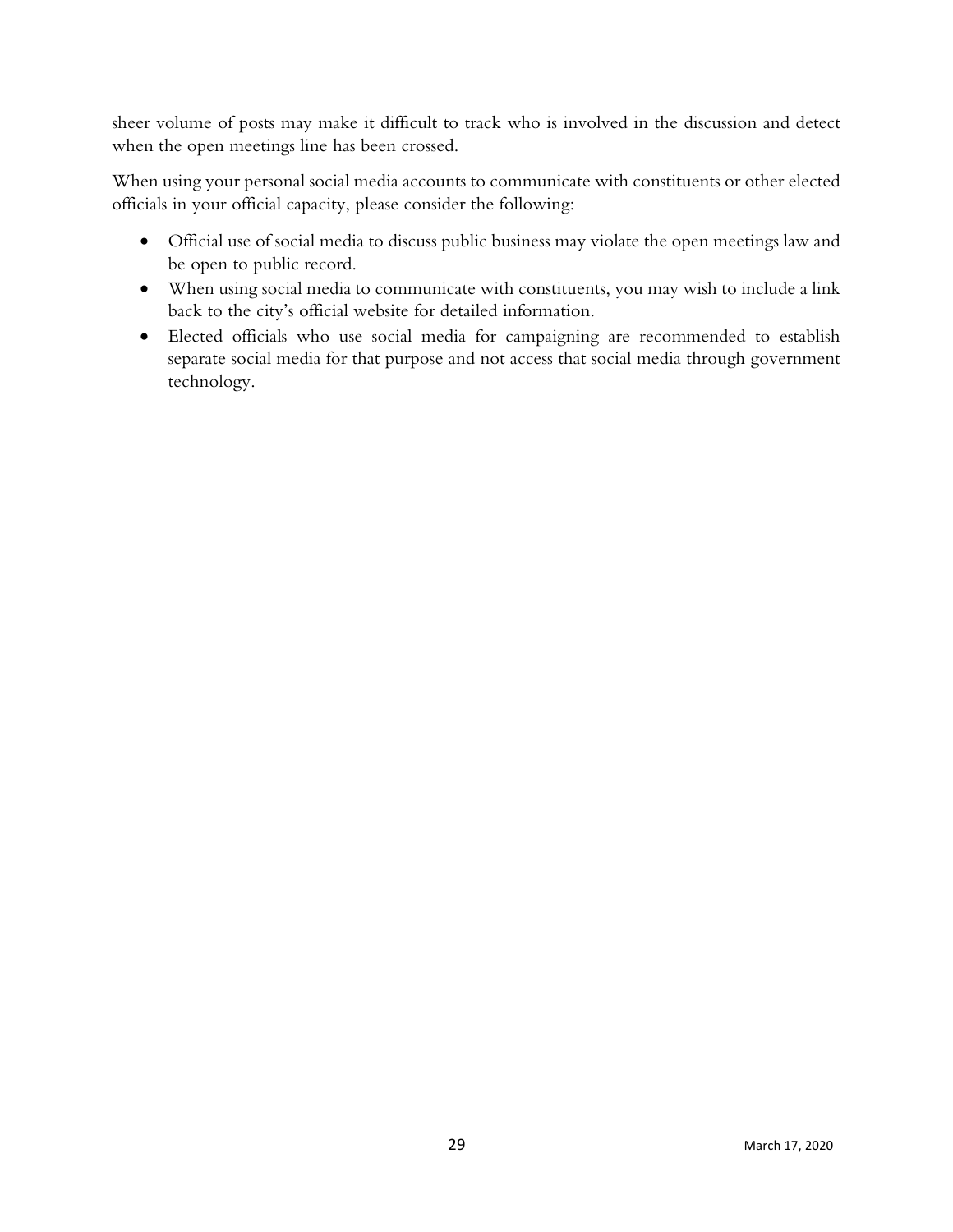<span id="page-29-0"></span>

# Condusion and Resources



We hope that you have found this handbook useful. If you have any questions that are not addressed here, please direct your questions to the city manager's Office. They will be able to assist you. Thank you for your service to our City. Our community is better for the input and engagement that you will provide. **Conclusion and Resource**<br>We hope that you have found this handbook usefulcer, please direct your questions to the city m<br>Thank you for your gerice to our City. Our complement that you will provide.<br>Further Reading and Re

## Further Reading and Resources

30 Tips for Newly Elected Mayors and Councilmembers – This two-page document provides realworld advice in thirty, brief, and powerful, suggestions.

30 Tips for Newly Elected Mayors and Councilmembers. Texas Town & City. February 2018. [www.tml.org/DocumentCenter/View/112/30-Tips-for-Newly-Elected-Mayors](http://www.tml.org/DocumentCenter/View/112/30-Tips-for-Newly-Elected-Mayors-and-Councilmembers-PDF)[and-Councilmembers-PDF](http://www.tml.org/DocumentCenter/View/112/30-Tips-for-Newly-Elected-Mayors-and-Councilmembers-PDF)

Handbook for Mayors and Council Members - The Handbook presents an overview of the functions, powers, and responsibilities of mayors and councilmembers in home rule and general law cities. Topics covered include policy development, budgeting and financial administration, council meetings, conflicts of interest, personal liability, and media relations.

Handbook for Mayors and Council Members. Texas Municipal League. 2019. [www.tml.org/186/Handbook-for-Mayors-and-Councilmembers-2](https://www.tml.org/186/Handbook-for-Mayors-and-Councilmembers-2)

How Cities Work – The January 2019 issue of the Texas Town & City features city operations. The special How Cities Work edition is a collection of articles covering the important functions and vital services cities provide.

How Cities Work. Texas Town & City. Vol. CVI. Number 1. January 2019.Texas Municipal League. [www.tml.org/DocumentCenter/View/986/jan2019ttc](http://www.tml.org/DocumentCenter/View/986/jan2019ttc)

Key Legal Requirements - This handy reference guide covers key legal requirements that all city officials should know. From open meetings to ethics to dual office holding, this publication has you covered.

Key Legal Requirements. Texas Town & City. Texas Municipal League. 2018. [www.tml.org/DocumentCenter/View/1231/Final\\_Key-Legal-Requirements-for-Texas-](https://www.tml.org/DocumentCenter/View/1231/Final_Key-Legal-Requirements-for-Texas-City-Officials---2019)[City-Officials---2019](https://www.tml.org/DocumentCenter/View/1231/Final_Key-Legal-Requirements-for-Texas-City-Officials---2019)

*Robert's Rules of Order* – This book is the standard for facilitating discussions and group decision-